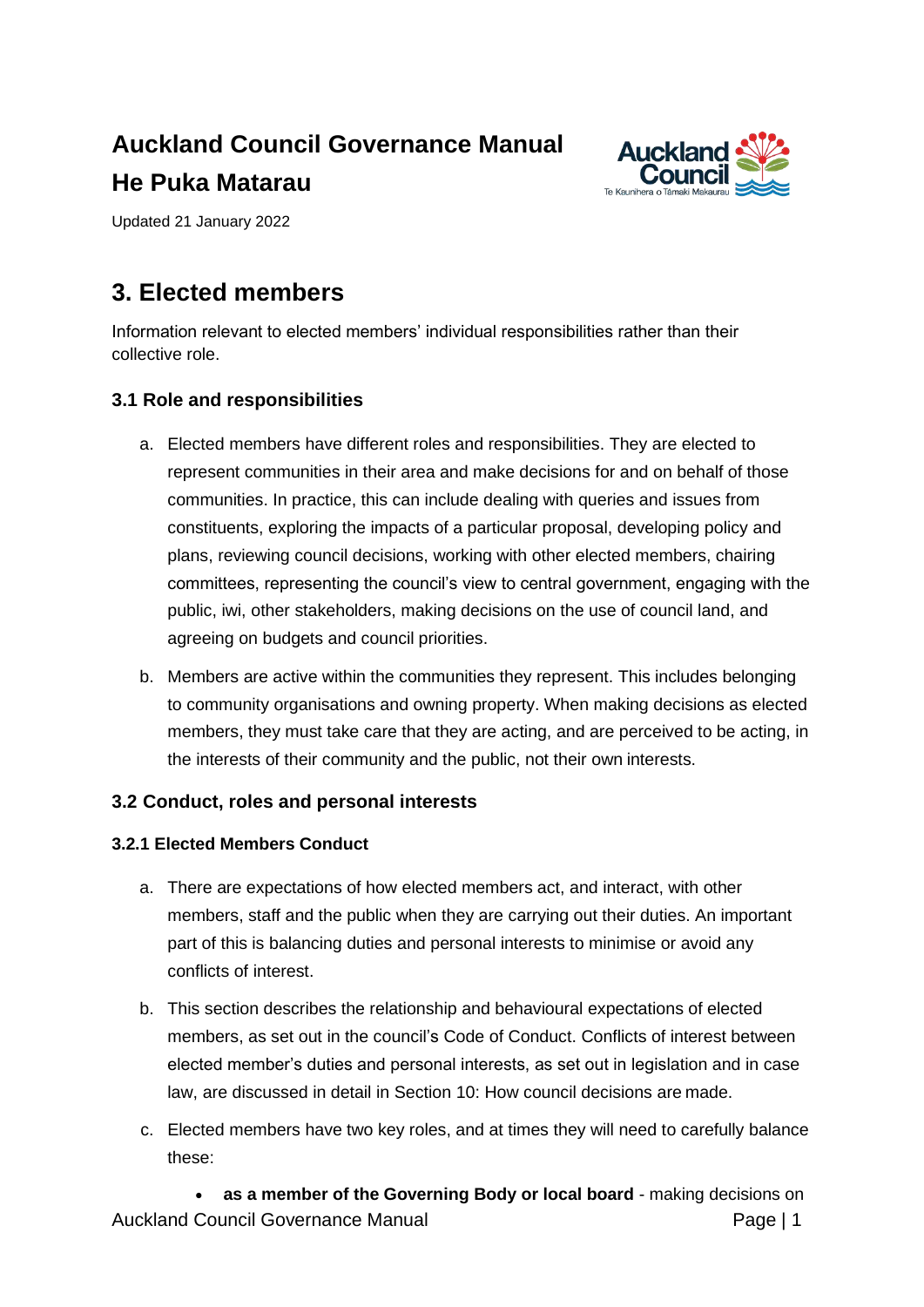a range of matters

- **as a representative of the community**  elected members represent Auckland's diverse communities as a region and in local board areas.
- d. A ward councillor is required to act in the interests of the whole region while at the same time representing their ward. Where there is a conflict, the councillor is required to act in the best interests of the region, which is what councillors promise to do when they make their statutory declarations. A similar situation exists for a local board member who is elected on a subdivision basis.
- e. It can be difficult to separate a member's public and private roles. For example, members may be asked for their views on a council decision when out with family, or they may wish to sign a petition in their individual capacity. Members should refer to the Council's [Code of Conduct f](http://www.aucklandcouncil.govt.nz/SiteCollectionDocuments/aboutcouncil/governingbody/codeofconductelectedmembers.pdf)or guidance.

#### **3.2.2 Code of Conduct**

- a. The [Local Government Act 2002 r](http://www.legislation.govt.nz/act/public/2002/0084/latest/DLM170873.html)equires the council to adopt a [Code of Conduct t](http://www.aucklandcouncil.govt.nz/sitecollectiondocuments/aboutcouncil/governingbody/codeofconductelectedmembers.pdf)hat publicly sets out expectations for members [\[1\]. A](http://governance.aucklandcouncil.govt.nz/3-elected-members/footnotes/%233.2.2)ny changes require the approval of 75% or more of the Governing Body's members [\[2\].](http://governance.aucklandcouncil.govt.nz/3-elected-members/footnotes/%233.2.2) The most recent version was adopted by the Governing Body in May 2021.
- b. The Code applies to all Governing Body members and all local board members [\[3\]. I](http://governance.aucklandcouncil.govt.nz/3-elected-members/footnotes/%233.2.2)t sets out the following:
	- **Two principles –** an ethical principle "trust" and a relationship principle "respect" [\[4\].](http://governance.aucklandcouncil.govt.nz/3-elected-members/footnotes/%233.2.2)
	- **Attachments –** the Code has various attachments and these are summarised in this section. They include various policies, protocols and guidelines that all relate to the conduct of elected members [5].
	- **Material breaches** are defined. Material breaches are more serious in nature. Complaints about material breaches are referred to an external Conduct Commissioner [6].
	- **Complaints –** an elected member, a member of the public or the chief executive on behalf of staff, may lodge a complaint that an elected member has breached the Code. This section sets out the process and roles for investigators and Conduct Commissioners [7]. .

#### **3.2.3 Conduct**

a. The expected conduct of elected members is contained in the two principles and in the attachments.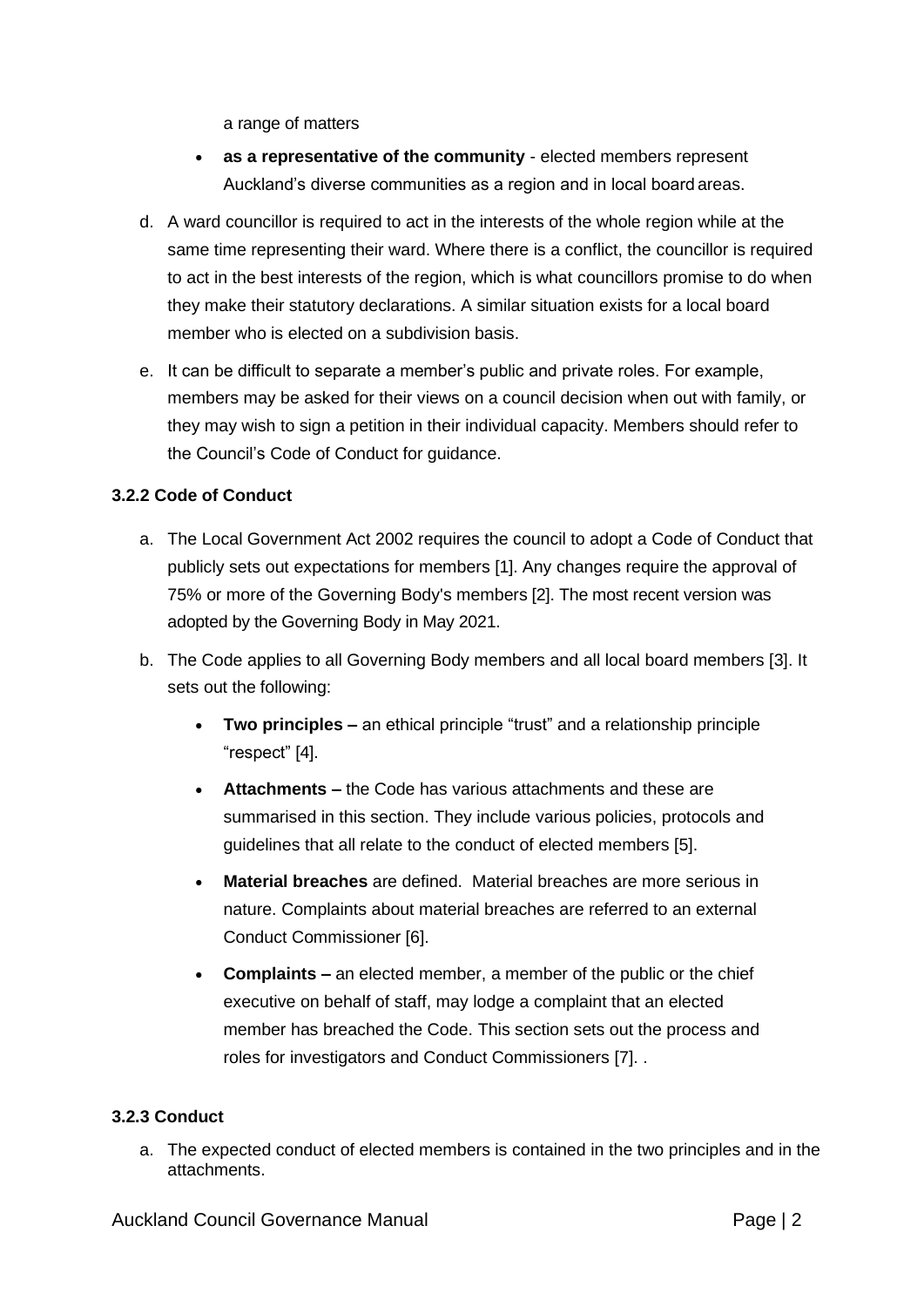- b. The two principles are:
	- **Trust principle –** the community trusts elected members to conduct themselves ethically and act in the community's interest. An elected member will:
		- make decisions on their merits, in the interests of the public and unaffected by illegitimate considerations such as personal interest or other duties or relationships
		- disclose personal and outside interests, relationships and duties
		- declare a conflict of interest and step aside from a decision when unable to approach a decision on its merits or it might appear the member will not approach a decision on its merits, in the interests of the public and unaffected by a personal or outside interest, relationship or duty
		- when making decisions, have an open mind to the views of others and to alternatives, and be prepared, despite any predisposition, to change their mind
		- ensure the member is not under an obligation to those who might inappropriately try to influence them in the performance of their duties
		- be accountable for the decisions they make and enable appropriate public scrutiny
		- make an equitable contribution, including attending meetings and workshops, preparing for meetings, attending civic events, and participating in relevant training seminars
		- act and make decisions openly and transparently
		- be truthful and demonstrate honesty and integrity
		- use council resources prudently and lawfully and not for their own purposes
		- uphold the law, and promote and support high standards of conduct by leadership and example
		- comply with the policies and protocols adopted with the Code
	- **Respect principle -** a member will respect the people the member works with: other elected members, staff and the public. An elected member:
		- encourages mutual respect and maintains the dignity of each individual
		- recognises others' roles and responsibilities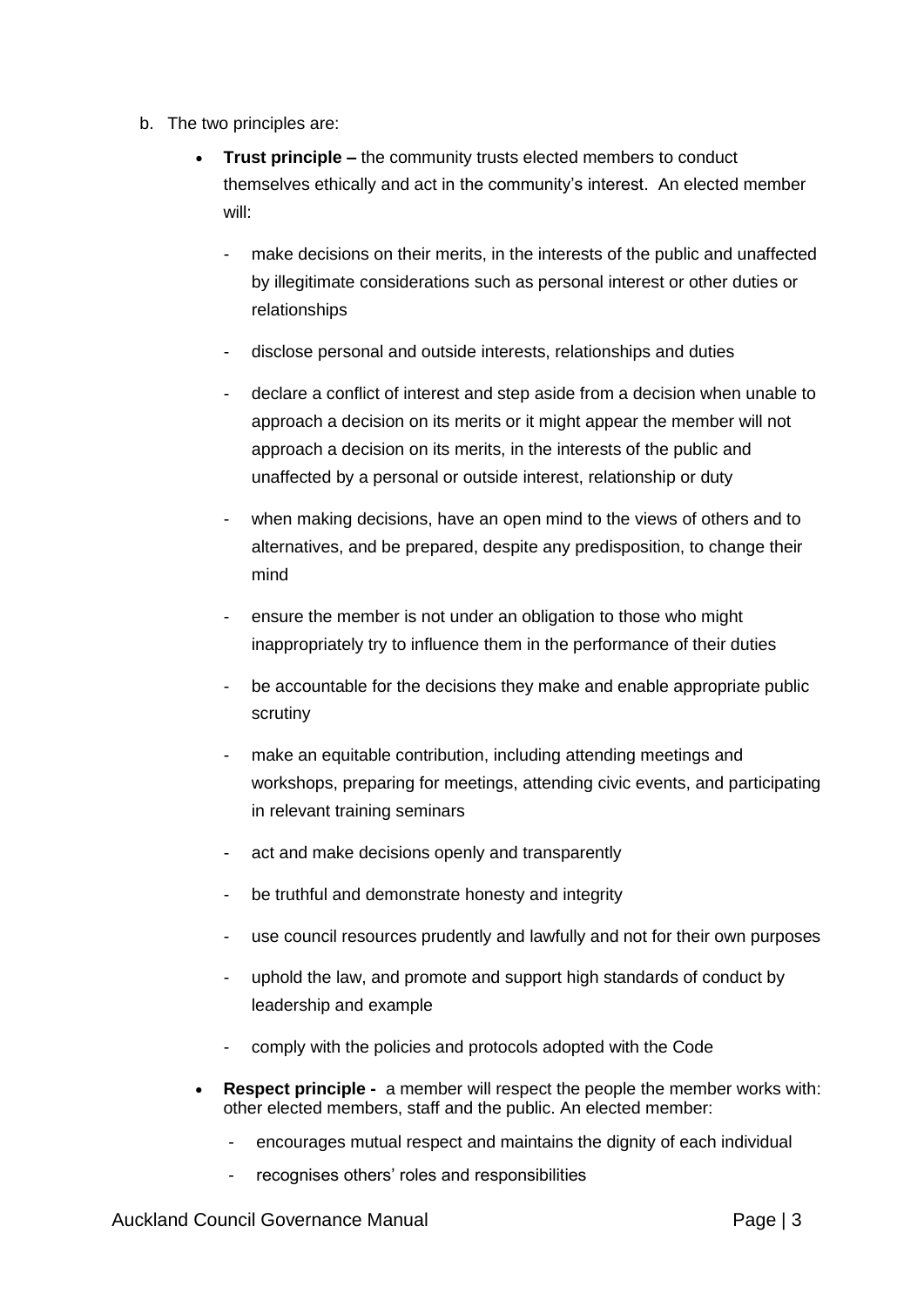- is inclusive
- enables the co-existence of individual and collective responsibility
- allows for robust discussion and debate focusing on issues rather than personalities
- is not derogatory
- encourages thoughtful analysis
- maintains public confidence in the office to which I have been elected
- is open and honest
- maintains the confidentiality of confidential information provided to me
- complies with the policies and protocols adopted with the Code
- c. The attachments to the Code are:
	- **Conflict of interest policy –** sets out the tests, and the requirements to declare, financial and non-financial conflicts of interest; and the tests for, and consequences of, predetermination.
	- **Confidential information, policy and protocol –** sets out the need to manage the distribution of confidential information to those who need to know it and provides a protocol for elected members to use when requesting confidential information.
	- **Working with staff –** sets out the requirement for elected members to treat staff with respect.
	- **Election year policy –** sets out the principles that apply in an election year, particularly around elected members' use of council resources.
	- **Communications policy –** acknowledges that council funds can be used by the council to communicate with its communities and sets out principles that apply such as not being used to give an elected member undue prominence, particularly in an election year.
	- **Media protocols –** sets out that the mayor is the spokesperson for the Governing Body, committee chairs the spokespersons for committees and local board chairs the spokespersons for their local boards but provides for individual members to give their personal views to media if they make it clear it is their personal view.
	- **Social media guidelines –** provides guidance on dealing with abuse and notes issues around members using social media in their official capacity.
	- **Governance roles and responsibilities –** explains the various roles held by elected members.
	- **Expenses policy –** sets out expenses members are entitled to claim; it is relevant to conduct but is adopted separately.
	- **Legislation relevant to the conduct of members –** summarises various legislation that is relevant to elected member conduct:

Auckland Council Governance Manual **Page 14** Page | 4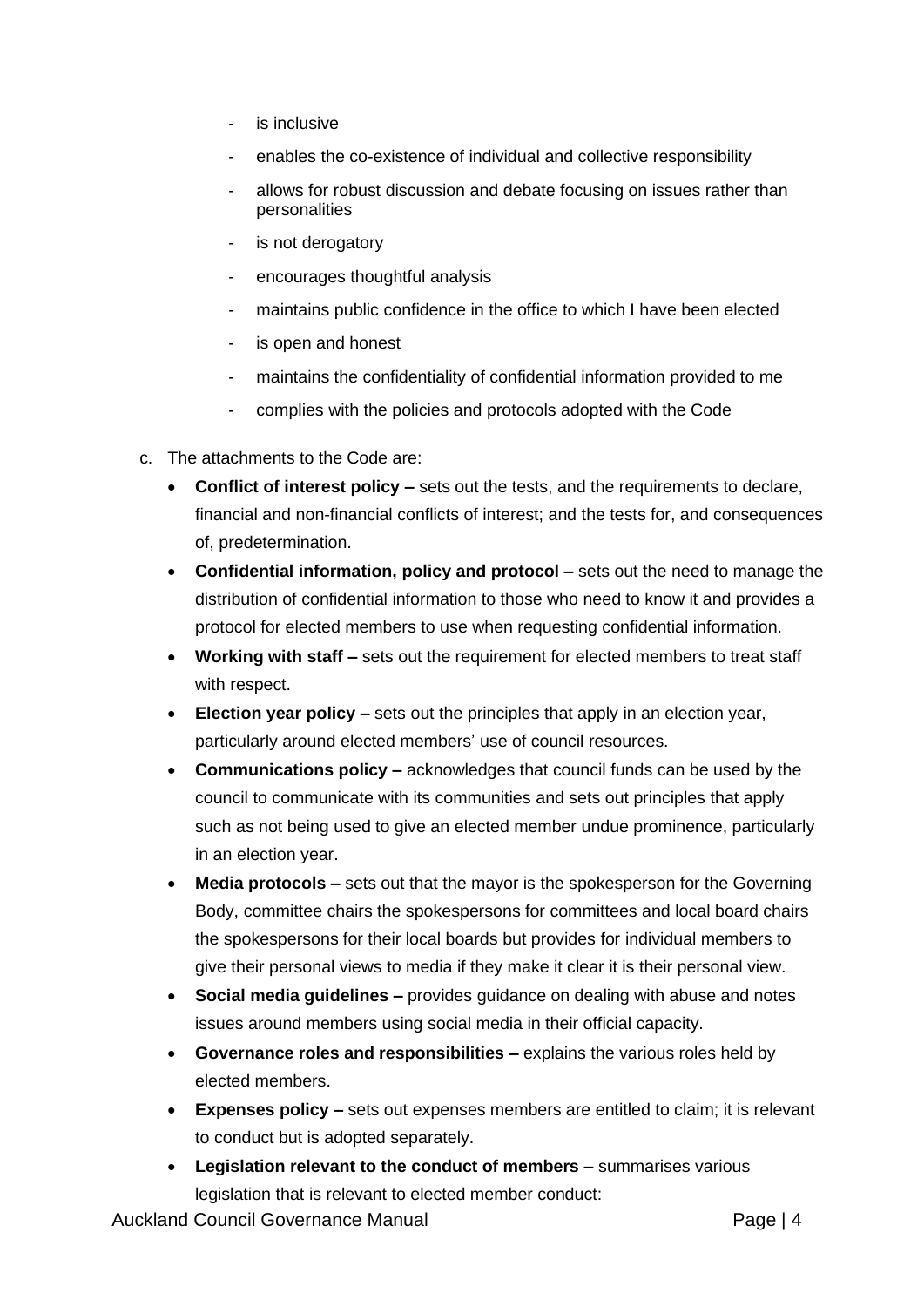- Local Government Act 2002
- Local Government (Auckland Council) Act 2009
- Local Authorities (Members Interests) Act 1968
- Local Government Official Information and Meetings Act 1987
- Health and Safety at Work Act 2015
- Secret Commissions Act 1910
- Crimes Act 1961
- Financial Markets Conduct Act 2013
- Public law decision-making principles
- Council decision-making requirements
- Personal liability of elected members

#### **3.2.4 Breaching the code**

- a. A breach of the Code occurs if either or both of the principles of trust and respect are breached or if a provision in a policy which explicitly provides for a breach has been breached.
- b. The Code provides for formal complaints which allege that a member has breached the Code. The Code states that a formal complaint should be a last resort. The Code contains the expectations and understandings of conduct which members have agreed and if a member's conduct is not in line with these a first approach might be to simply remind the member of the expected conduct that is set out in the Code.
- c. A complaint may be made by an elected member, the chief executive acting on behalf of staff, or a member of the public and must be made in writing, lodged with the Chief Executive and provide evidence of the breach. It must relate to a member's conduct when acting the capacity of a member. It should not relate to conduct at a meeting held under standing orders, since standing orders are for the conduct of meetings. Nevertheless if the conduct was not properly addressed at a meeting it may be raised in a complaint under the Code.
- d. If a complaint relates to a conflict of interest it is referred for legal advice, otherwise a complaint is initially assessed by an Investigator who must refer the complaint to a Conduct Commissioner if it relates to a material breach.
- e. If the complaint relates to a non-material breach the Investigator may make nonbinding recommendations.
- f. If the complaint relates to a material breach, the Conduct Commissioner may arrange mediation or investigate the complaint more fully to determine whether a breach has occurred. A Conduct Commissioner has the power to impose specified sanctions and the report of the investigation will be made public.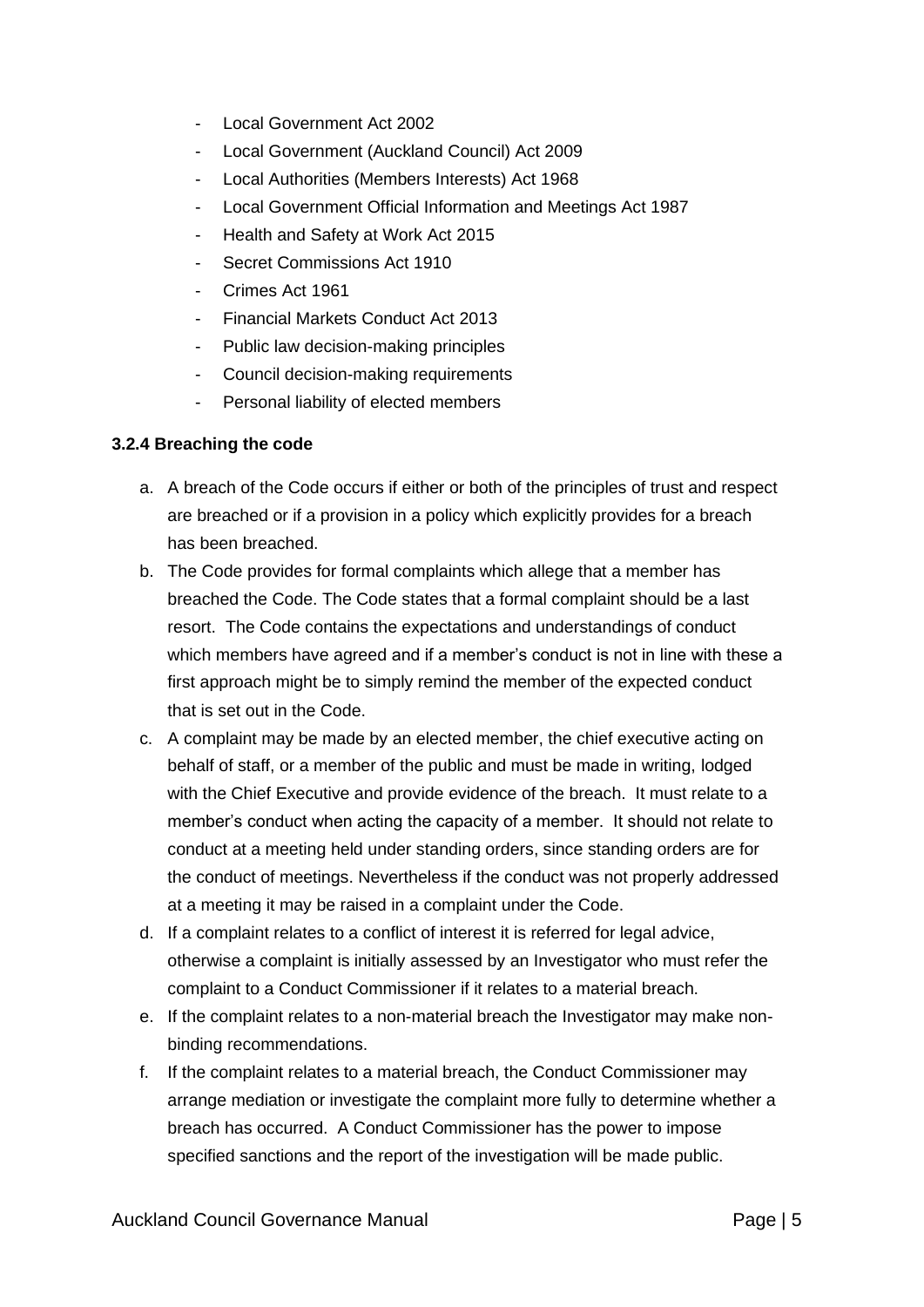#### <span id="page-5-0"></span>**3.2.5 Declaration when taking office**

- f. All elected members must make an oral declaration when taking office.
- g. "I, *AB*, declare that I will faithfully and impartially, and according to the best of my skill and judgement, execute and perform, the best interests of (*region or district*), the powers, authorities, and duties vested in, or imposed upon, me as (*mayor, chairperson or member*) of the (*local authority*) by virtue of the [Local Government Act](http://www.legislation.govt.nz/act/public/2002/0084/latest/DLM170873.html) [2002,](http://www.legislation.govt.nz/act/public/2002/0084/latest/DLM170873.html) the [Local Government Official Information and Meetings Act 1987, o](http://www.legislation.govt.nz/act/public/1987/0174/latest/DLM122242.html)r any other Act" [\[1\].](http://governance.aucklandcouncil.govt.nz/3-Elected-Members/Footnotes/%233.2.5)
- h. This public declaration signals the high standards to which elected members are to be held. They are charged with making decisions in the best interests of the entire community, being the whole Auckland region for Governing Body members and the whole local board area for local board members.

#### **3.2.6 Register of declarations**

- a. In the interests of transparency and accountability, the [Code of Conduct r](http://www.aucklandcouncil.govt.nz/sitecollectiondocuments/aboutcouncil/governingbody/codeofconductelectedmembers.pdf)equires all elected members to make a full and complete declaration of their interests as at 30 June each year. These are recorded in the council's Register of Interests.
- b. Each declaration should set out the member's interests, including company directorships and controlling interests, shares and bonds in companies and business entities, any employment, beneficial interests in trusts, membership of community organisations, appointments to outside entities, interests in land, debtors, creditors, travel costs paid by third parties, gifts (including hospitality) received over \$100 in value and discharged debts over \$500 paid for by other parties (existing limit - refer to policy). For further information, on registered members interests, see [Elected](http://www.aucklandcouncil.govt.nz/en/aboutcouncil/representativesbodies/electedrepresentatives/pages/electedmemberdeclarationssearch.aspx) [member declarations o](http://www.aucklandcouncil.govt.nz/en/aboutcouncil/representativesbodies/electedrepresentatives/pages/electedmemberdeclarationssearch.aspx)n Auckland Council's website.

#### **3.2.7 Access to confidential information**

- a. One of the foundations of local government is openness and transparency. All information held by council is public by default [\[1\].](http://governance.aucklandcouncil.govt.nz/3-elected-members/footnotes/%233.2.7) Confidential information is information that is able to be legally withheld from request by the public. It is information which could cause harm to the council or other parties if made public and elected members have an obligation to keep confidential any confidential information to which they have access.
- b. In the course of their duty, elected members are entitled to have access to all necessary information to allow them to properly discharge their duties and carry out their role. This can include confidential information [\[2\].](http://governance.aucklandcouncil.govt.nz/3-elected-members/footnotes/%233.2.7) This is referred to as the "need to know" principle. This information is generally provided through council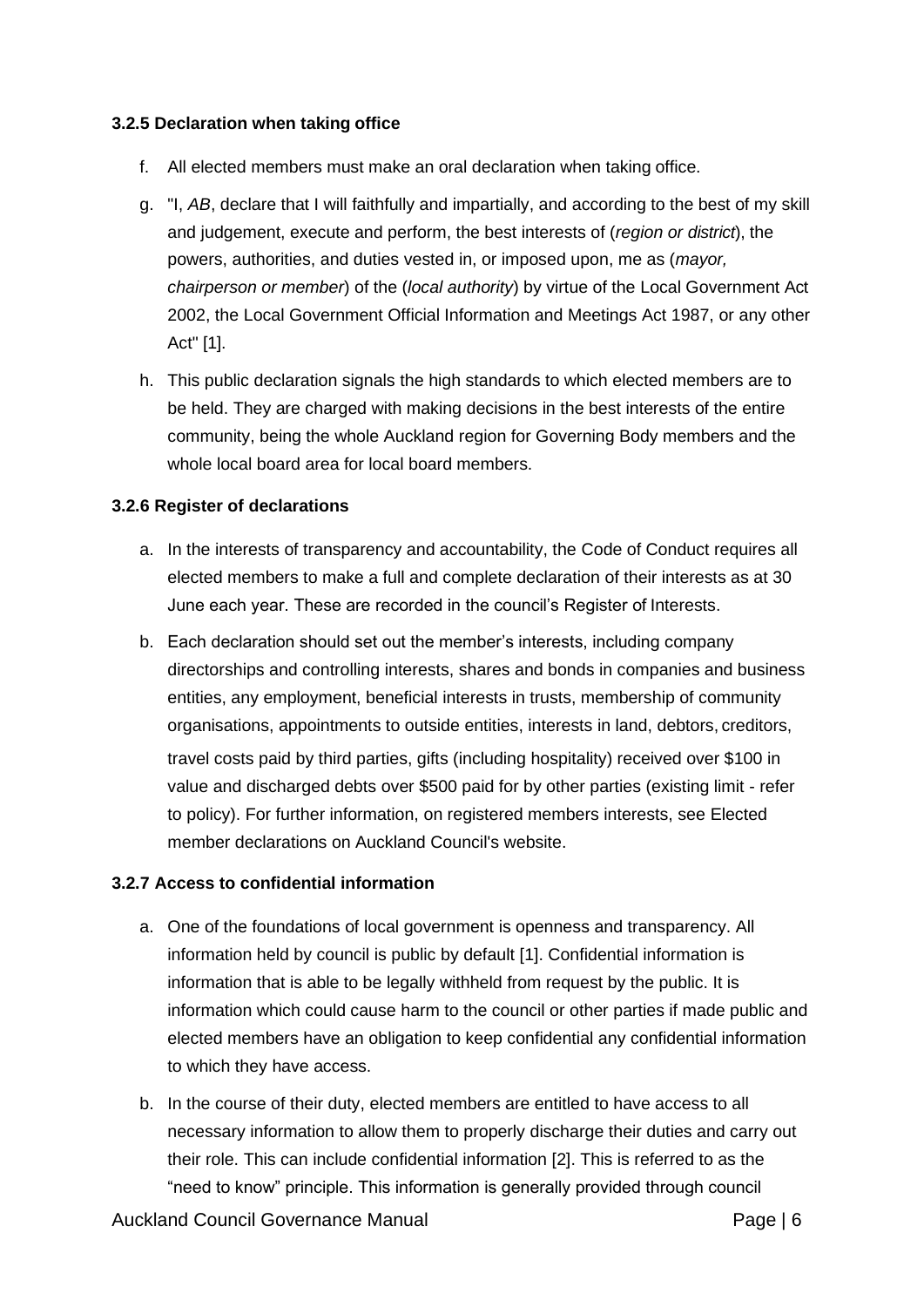reports, staff answering questions and providing advice at meetings, and informally in workshop briefings.

- c. Elected members are obliged (under the Code of Conduct) to ensure any confidential information provided to them is kept confidential. Failure to observe this requirement may expose the council to litigation. It may also inhibit information flow and undermine confidence in the council. For example, releasing information about an individual could result in a [Privacy Act b](http://www.legislation.govt.nz/act/public/1993/0028/latest/whole.html)reach, while releasing commercially sensitive information around commercial negotiations could result in the council being disadvantaged in those negotiations.
- d. The attachment to the Code on access to confidential information provides a protocol for a member to challenge a decision that the member does not have a need to know the confidential information the member has requested.

#### **3.2.8 Relationship with the chief executive and council staff**

- a. The Local [Government](http://www.legislation.govt.nz/act/public/2002/0084/latest/DLM170873.html) Act requires the Governing Body to appoint a chief executive and cannot delegate the decision to a smaller group. The chief executive is the only employee directly appointed by the Governing Body. All other employees are appointed by the chief executive [\[1\].](http://governance.aucklandcouncil.govt.nz/3-elected-members/footnotes/%233.2.8)
- b. Elected members need to be aware that their position can come across to junior staff members as having more power than they individually possess [\[2\]. A](http://governance.aucklandcouncil.govt.nz/3-elected-members/footnotes/%233.2.8)s governors, elected members should interact mainly with senior staff or designated staff providing them with advice or support.
- c. A healthy and productive relationship between governance and management, and between decision-making by elected representatives and operational activity, is essential to an authority's effectiveness. Problems in this relationship can have a significant effect on all levels of the organisation.

#### **3.2.9 Relative responsibilities of the chief executive and elected members**

- a. The chief executive, who is appointed and employed by the Governing Body [\[1\],](https://aklc-governancemanual-umbraco-web-aklc-staging.azurewebsites.net/4-the-mayor-of-auckland-and-the-office-of-the-mayor/footnotes/%234.5.2) is responsible for employing council staff [\[2\], i](https://aklc-governancemanual-umbraco-web-aklc-staging.azurewebsites.net/4-the-mayor-of-auckland-and-the-office-of-the-mayor/footnotes/%234.5.2)mplementing Governing Body and local board decisions, and providing advice to the Governing Body and local boards [\[3\].](https://aklc-governancemanual-umbraco-web-aklc-staging.azurewebsites.net/4-the-mayor-of-auckland-and-the-office-of-the-mayor/footnotes/%234.5.2)
- b. Elected members and the chief executive need to have a clear and shared understanding of their different roles and responsibilities. In broad terms, the elected members have a governance role and the chief executive is responsible for managing the organisation and implementing governance decisions. However, in practice it is not always easy to identify where the line falls.

Auckland Council Governance Manual **Page 17** Page | 7 c. The Auditor-General has commented on the difference between local authority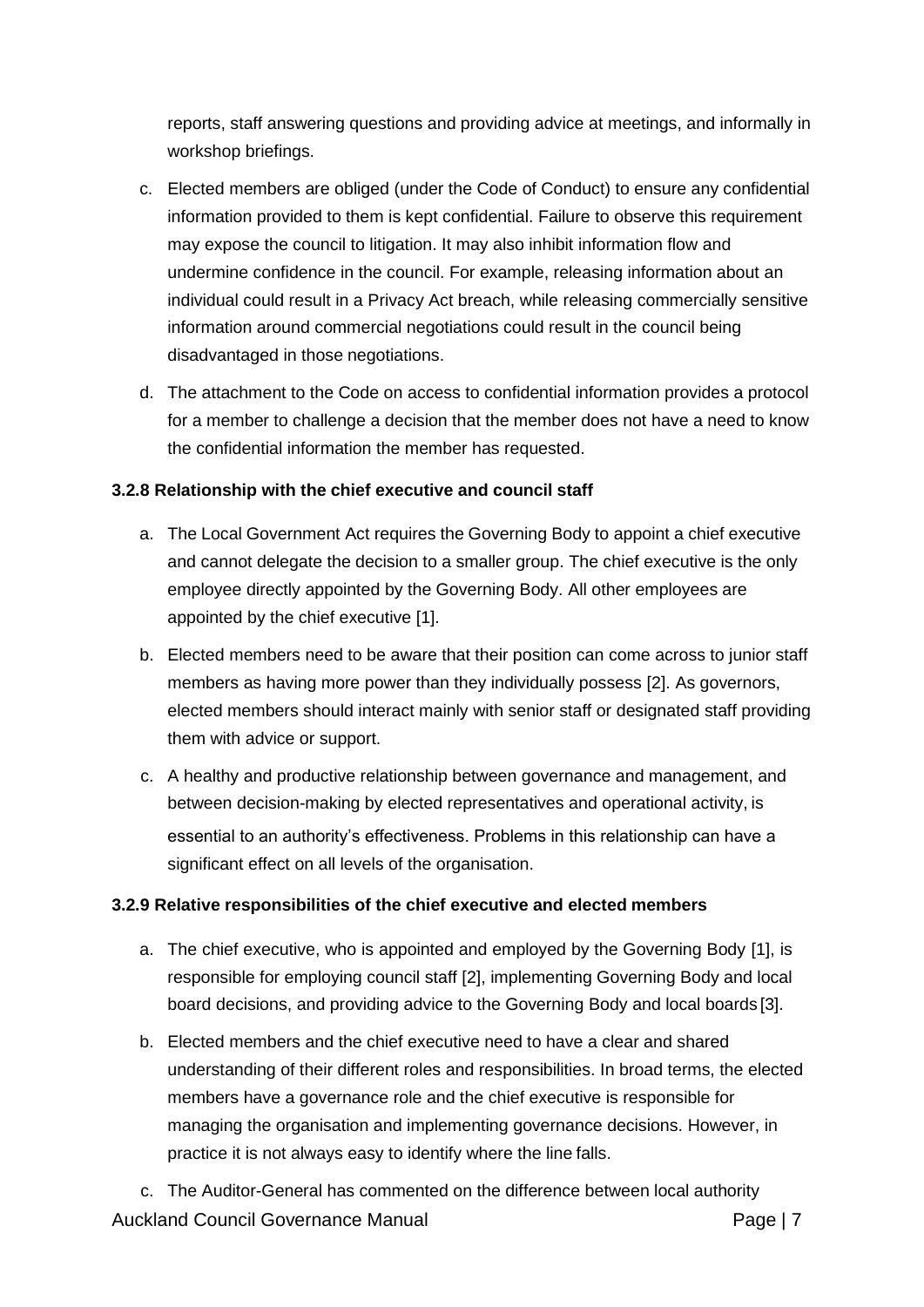governance and operational roles:

"*[Having a] representational role and connection with the community is part of the role of an elected member, but so is the responsibility for steering and governing a substantial organisation with complex responsibilities.*"

"*The governance role is about maintaining the broad view. It is about setting direction and policy, making significant decisions, testing advice to ensure that it is sound, monitoring the activities of management to ensure that what is being implemented will achieve the objectives, keeping an eye on risks of all kinds, and safeguarding the overall quality of the relationship between a council and its community. When members of a governing body become too involved in operational matters, the risk is that nobody maintains the broad view for the organisation and checks that the overall direction is still [appropriate...](http://governance.aucklandcouncil.govt.nz/3-elected-members/footnotes/%233.2.9)*" [4]

d. Elected members should not play too limited a role or leave too much to managers, nor should they get too involved in day-to-day managing. Both situations createrisks.

#### **3.2.10 Gifts, fees, endorsements and outside activities**

- a. Elected members may receive gifts in their political or personal capacity, but need to be mindful of the perception that accepting a gift can bring. They must declare every gift received of more than NZ\$100 (this is the current limit), excluding gifts from family members. The [Code of Conduct s](http://www.aucklandcouncil.govt.nz/EN/AboutCouncil/HowCouncilWorks/PerformanceAndTransparency/Documents/codeofconduct.pdf)tates that where they are part of the decision-making process, they should not accept any gifts from parties tendering for contracts or taking part in a regulatory process.
- b. Key principles for elected members to consider before accepting a gift include:
	- their declaration on taking office to act in the best interests of Tāmaki Makaurau as a whole or their [loca](http://governance.aucklandcouncil.govt.nz/3-elected-members/footnotes/%233.2.10)l board area [1]
	- possible public perception that receiving the gift might affect their ability to approach decisions fairly and without a conflict of interest
	- that Auckland Council needs to "conduct its business in an open, transparent, and democratically accountable manner" [\[2\]](http://governance.aucklandcouncil.govt.nz/3-elected-members/footnotes/%233.2.10)
- c. Public confidence in elected members' ability to carry out their duties impartially will be enhanced if information on gifts, fees, endorsements and outside activities received or undertaken by elected members is readily available. This is generally provided through:
	- an elected member declaring an interest in a particular agenda item at a business meeting, withdrawing from the debating table and taking no part in the discussion or voting on an item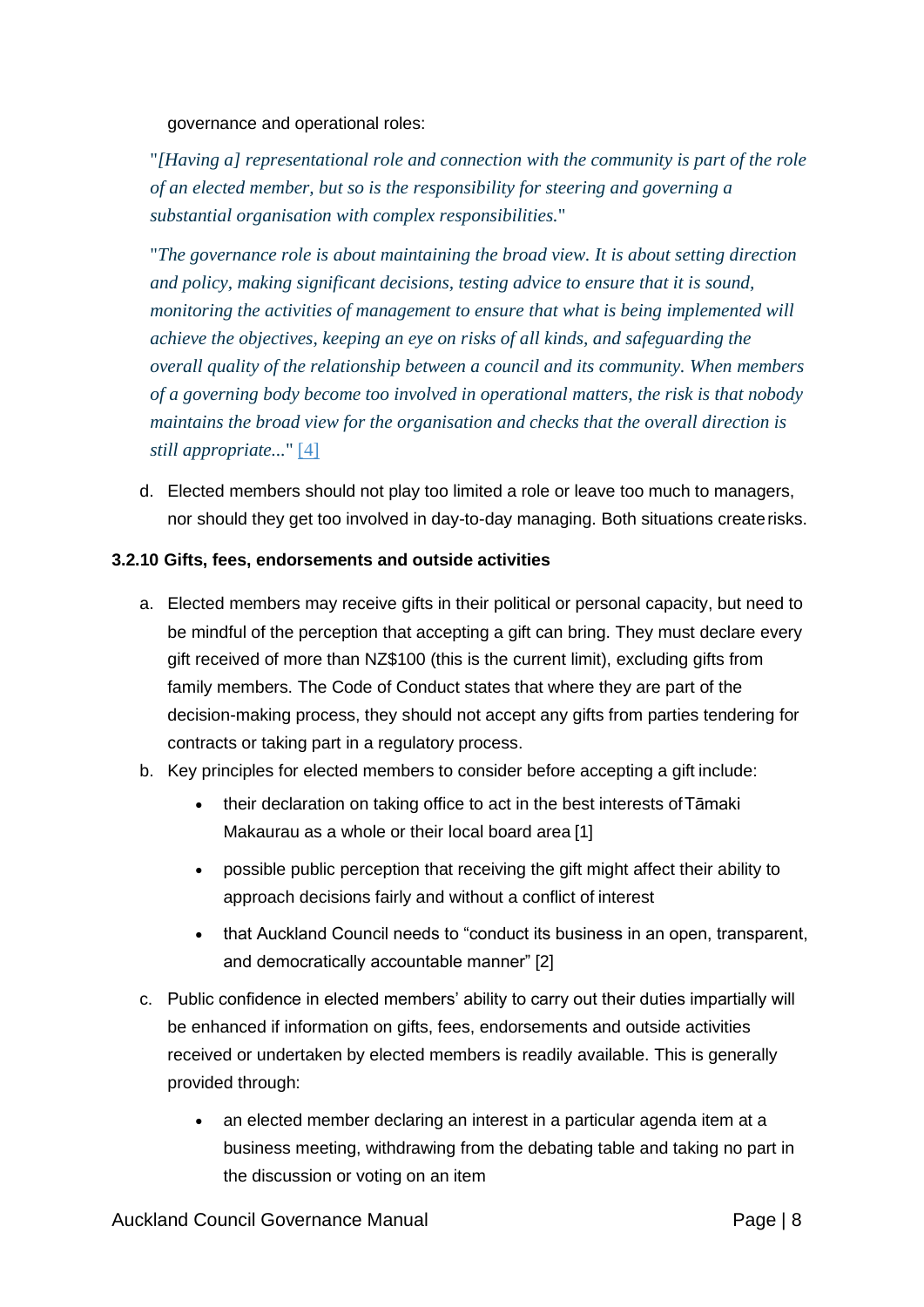- the annual declaration of interests (see [Elected member declarations o](http://www.aucklandcouncil.govt.nz/en/aboutcouncil/representativesbodies/electedrepresentatives/Pages/electedmemberdeclarationssearch.aspx)n Auckland Council's website [\[3\]\)](http://governance.aucklandcouncil.govt.nz/3-elected-members/footnotes/%233.2.10)
- d. The perception of a conflict of interest is as important as the reality when it comes to gifts, fees, endorsements and outside activities. A perceived conflict of interest undermines the public's confidence in elected members and their ability to make decisions lawfully and fairly.
- e. The laws around bribes and inappropriate gifts or rewards are covered in the [Secret](http://www.legislation.govt.nz/act/public/1910/0040/latest/DLM177643.html) [Commissions Act 1910 a](http://www.legislation.govt.nz/act/public/1910/0040/latest/DLM177643.html)nd the [Crimes Act 1961,](http://legislation.govt.nz/act/public/1961/0043/latest/DLM327382.html) and are listed in the [Code of](http://www.aucklandcouncil.govt.nz/sitecollectiondocuments/aboutcouncil/governingbody/codeofconductelectedmembers.pdf) [Conduct.](http://www.aucklandcouncil.govt.nz/sitecollectiondocuments/aboutcouncil/governingbody/codeofconductelectedmembers.pdf)

#### **3.2.11 Remuneration**

- a. All elected members are expected to invest time in their governance and constituency roles in serving the Auckland public and are paid for their role.
- b. Salaries are set by the Remuneration Authority [\[1\].](http://governance.aucklandcouncil.govt.nz/3-elected-members/footnotes/%233.2.11) This independent body determines remuneration, allowances and expenses payable to:
	- the mayor and the minimum allowable remuneration for members of the Governing Body
	- chairs and members of local boards [\[2\].](http://governance.aucklandcouncil.govt.nz/3-elected-members/footnotes/%233.2.11)
- c. As a result of a comprehensive review in 2018, a governance remuneration pool was established to reflect the size of the total governance roles of councils rather than the number of councillors. The pool is the total amount that must be paid in remuneration to councillors. The pool does not include remuneration for the mayor and local board members.
- d. Auckland Council is required to make recommendations to the Remuneration Authority on how the governance remuneration pool should be allocated between the councillors. The recommendations must include a rate for base councillor remuneration and rates for positions of additional responsibility that the governing body wishes to recognise.
- e. The Remuneration Authority considers the mayor, other Governing Body members and local board chairs to be full-time. All other local board members are part-time. The Remuneration Authority determination and elected members' remuneration for the current year can be viewed on Auckland Council's [website.](https://www.aucklandcouncil.govt.nz/about-auckland-council/how-auckland-council-works/elected-members-remuneration-declarations-interest/Pages/elected-members-remuneration.aspx)
- f. In making its determination, the Remuneration Authority needs to consider a number of factors [\[3\].](http://governance.aucklandcouncil.govt.nz/3-elected-members/footnotes/%233.2.11) These are:
	- fair relativity with comparable positions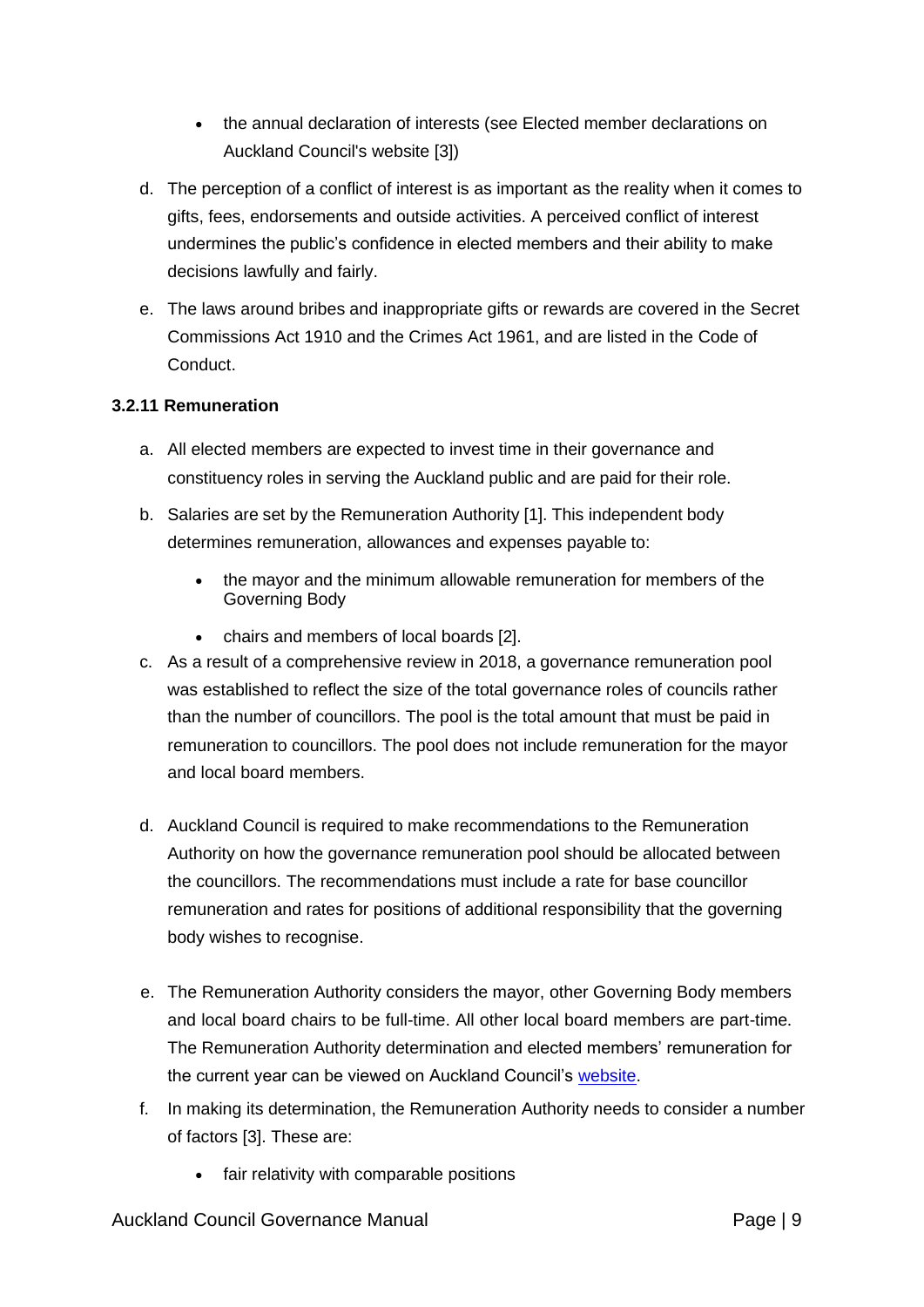- the need to be fair to the individuals whose pay is being set and to ratepayers
- the requirements of the job
- the need to recruit and retain competent individuals
- any prevailing adverse economic conditions (which may lead the authority to set remuneration at a rate lower than might otherwise have been the case)
- the requirement to minimise the potential for types of remuneration to distort behaviour [\[4\].](http://governance.aucklandcouncil.govt.nz/3-elected-members/footnotes/%233.2.11)
- g. For further information on the Remuneration Authority's local government process, see [Remuneration Setting for Local Authorities o](http://remauthority.govt.nz/assets/REM-local-govt/Remuneration-Setting-for-Local-Authorities-v2.0.pdf)n the Remuneration Authority's [website.](http://remauthority.govt.nz/assets/REM-local-govt/Remuneration-Setting-for-Local-Authorities-v2.0.pdf)
- h. Remuneration is set annually and includes:
	- salaries (of differing roles)
	- vehicle mileage allowance when travelling on council business
	- travel time allowance (for journeys over one hour duration)
	- communications allowance (when using their own equipment).
	- childcare allowance

In the years between the assessments of the 'governance pool', all local government elected member remuneration will be changed on an annual basis using the same public sector equivalent formula that the Remuneration Authority uses for parliamentary remuneration.

- i. The Remuneration Authority also requires Auckland Council to develop and adopt an expense and allowance policy for elected members. This needs to set out policies and procedures around issues such as:
	- principles and scope
	- allowances and benefits
	- travel rules and processes
	- land and sea transport
	- air travel
	- accommodation
	- travel expenses
	- professional development programmes and conferences
	- catering, hospitality and entertainment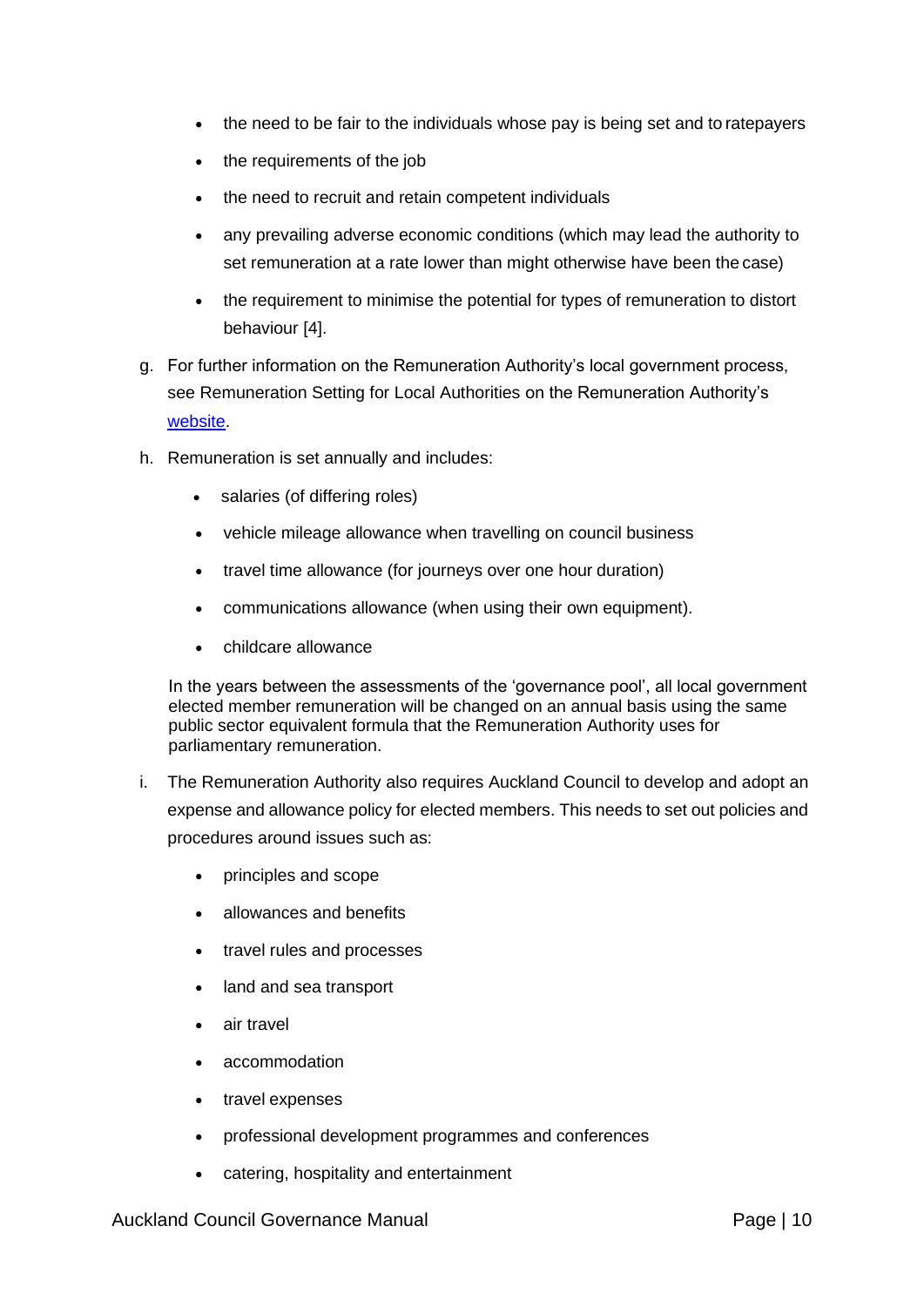- approval processes
- breach of expense and reimbursement rules.
- j. Under current legislation, elected members are treated as self-employed and are subject to withholding tax, responsible for paying their own ACC levies and do notreceive council contributions to Kiwisaver or superannuation schemes.

#### **3.2.12 Provision of offices, technology and support staff**

- a. The whole organisation supports the governance structure as appropriate. In addition, there is dedicated support provided for the mayor, Governing Body and local boards.
- b. The provision of offices and support staff differs depending on an elected member's role. The mayor has an office and staff working directly to support their statutory and constituency roles. See [Section 4.9: The Office of the Mayor f](http://governance.aucklandcouncil.govt.nz/4-the-mayor-of-auckland/the-office-of-the-mayor/)or more information. The [Local Government \(Auckland Council\) Act 2009 s](http://www.legislation.govt.nz/act/public/2009/0032/latest/DLM2044909.html)ets a minimum level of the council's overall budget to fund the mayoral office (at least 0.2% of the budget).
- c. Each Governing Body member is provided with an office and office equipment, along with support and politically neutral advice for their governance and constituency roles through the councillor support advisor team.
- d. The support provided for local board members varies. The local board chair will usually be supplied with an office and equipment, while local board members have a shared work space. Support for local board chairs and local board members are provided by each board's local board services team.
- e. Elected members are also offered an integrated technology solution to help them in their roles and minimise the use of paper [\[1\].](http://governance.aucklandcouncil.govt.nz/3-elected-members/footnotes/%233.2.12)
- f. All information on council-supplied technology remains the council's property and is subject to the [Local Government Official Information and Meetings Act \(](http://www.legislation.govt.nz/act/public/1987/0174/latest/DLM122242.html)LGOIMA). Council information held by an elected member on a privately-owned device may still be subject to LGOIMA, depending on the facts. See [Section 12: Official Information](http://governance.aucklandcouncil.govt.nz/12-official-information/) for more information.
- g. The policy prohibits elected members using council supplied technology for electioneering purposes. The technology is also not available for use by an elected member's family or friends.
- h. Elected members may supply their own technology provided it is compatible with council's systems and standards. Members can claim an allowance, depending on the personal technology used.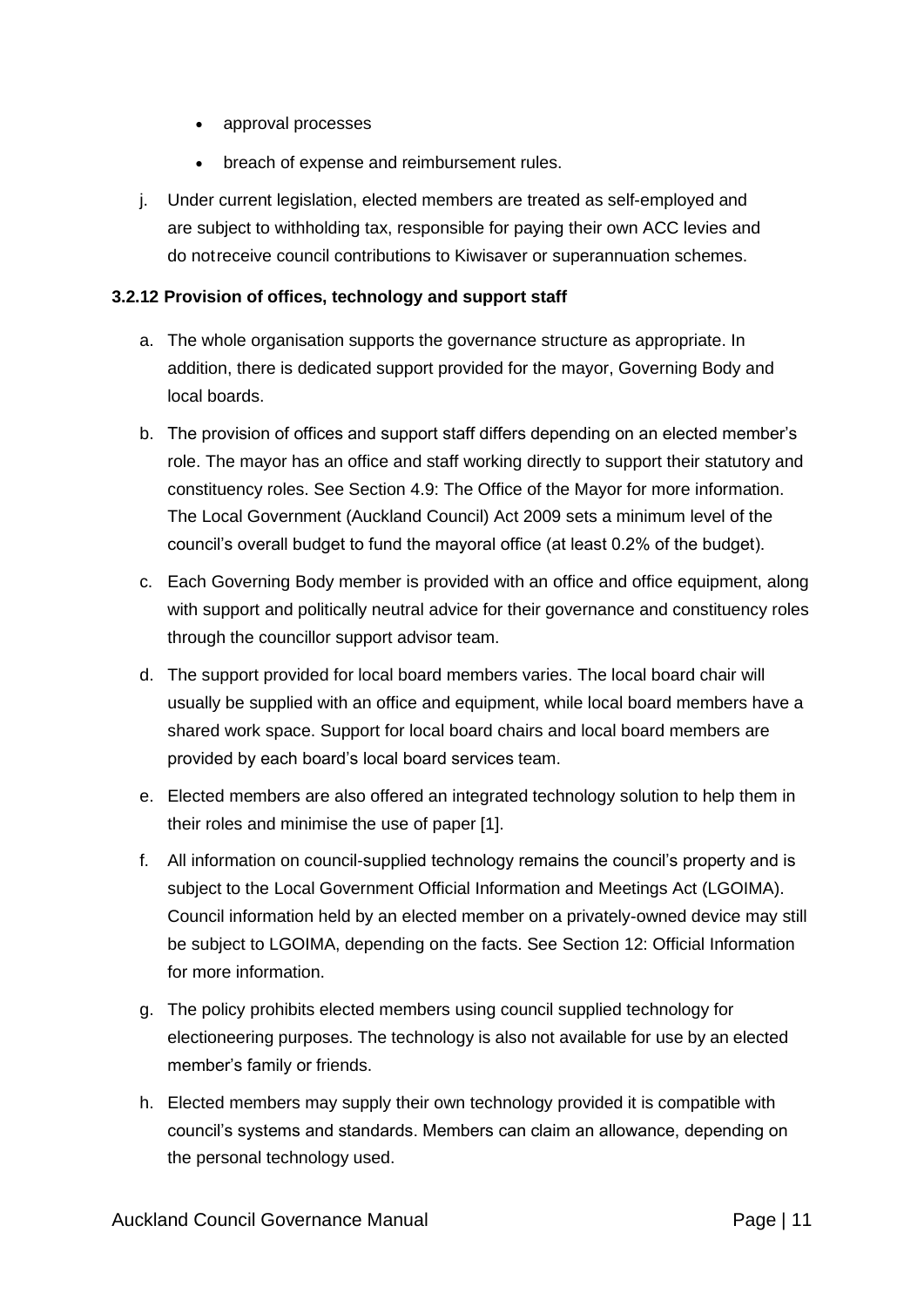## **3.2.13 Engaging with the public**

- a. Traditionally members interact with the public in two ways:
	- **Governance decision-making**  many governance decisions require consideration of the views of those affected or interested in the decision. This can include giving the public the opportunity to comment on council proposals and ensuring those comments are carefully considered prior to a decision being taken. More detail on how the council consults its communities can be found in the [Significance and Engagement Policy. S](http://www.aucklandcouncil.govt.nz/EN/planspoliciesprojects/councilpolicies/Documents/significanceengagementpolicy.pdf)ee also [Section 10: How](http://governance.aucklandcouncil.govt.nz/10-how-council-decisions-are-made/) [council decisions are](http://governance.aucklandcouncil.govt.nz/10-how-council-decisions-are-made/) made.
	- **Constituency role**  members of the public are free to contact an elected member with questions, queries or complaints. Depending on the issue, the public could contact a local board member, a ward councillor or the mayor. In general, if an issue is purely local it is best to approach a local board member; if an issue is of regional consequence it may be more appropriate to approach a ward councillor or the mayor.
- b. Elected members should act in a manner that encourages and values community involvement in local democracy [\[1\].](http://governance.aucklandcouncil.govt.nz/3-elected-members/footnotes/%233.2.13)
- c. [The mayor h](http://governance.aucklandcouncil.govt.nz/4-the-mayor-of-auckland/)as an important statutory role in leading council engagement withthe public. In addition to the role shared with all other elected members, the mayor is charged with ensuring there is effective engagement between the council and the people of Tāmaki Makaurau (including those too young to vote, of different ethnicities, cultures, interests and location) [\[2\].](http://governance.aucklandcouncil.govt.nz/3-elected-members/footnotes/%233.2.13)
- d. Local boards have a statutory role to engage with their communities as part of their role to make decisions on local matters, provide local leadership and support strong local communities [\[3\].](http://governance.aucklandcouncil.govt.nz/3-elected-members/footnotes/%233.2.13)

#### **3.2.14 Protocols around media and speeches**

- a. The media naturally has a keen interest in many aspects of council decision-making and service delivery. To fulfill its role it needs access to accurate, timely information. All elected members will receive approaches from the media for comment and should follow the [Code of Conduct's p](http://www.aucklandcouncil.govt.nz/sitecollectiondocuments/aboutcouncil/governingbody/codeofconductelectedmembers.pdf)rotocols:
	- The mayor is the first point of contact for the official view on any issue. When the mayor is absent matters will be referred to the deputy mayor or relevant committee chair. The mayor can also refer matters to the relevant committee or local board chairs.

Auckland Council Governance Manual **Page 12** Page | 12 • The local board chair (or their delegate) may comment on behalf of the local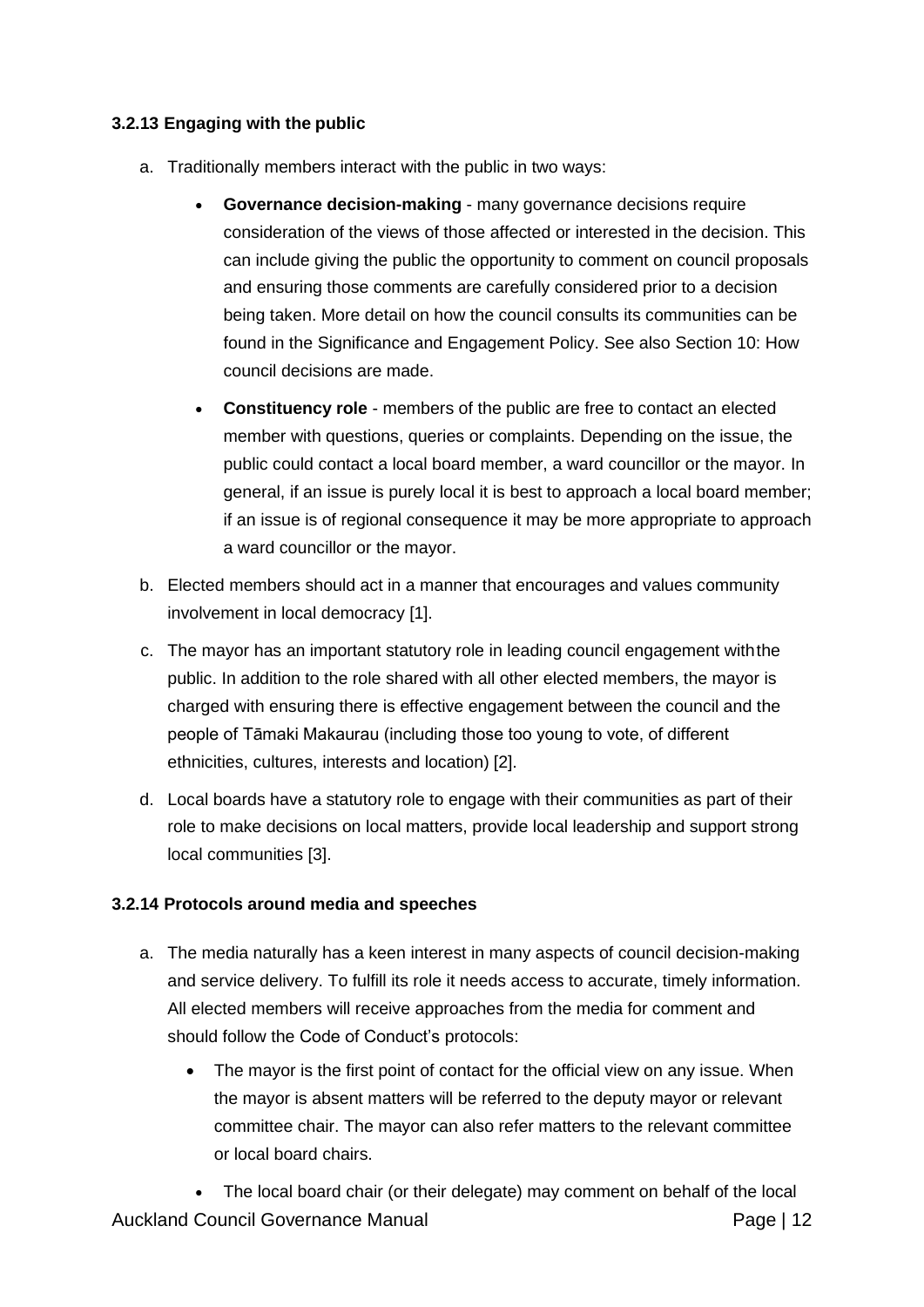board in relation to local matters where decision-making, public consultation or advocacy is the responsibility of the local board.

- No other member of the Governing Body or local board may comment on behalf of the council unless they have first obtained the approval of the mayor or local board chair (depending on whether the matter relates to the Governing Body or a local board). See Auckland Council's [media](https://acintranet.aklc.govt.nz/EN/departments/communications/Communications%20and%20public%20affairs%20policies%20and%20pro/Auckland%20Council%20News%20Media%20Policy%202013.pdf) policy.
- b. Elected members may choose to respond immediately to media inquiries and assistance from the council's communications team is available to ensure that media releases and responses are accurate.
- c. Elected members can express a personal view to the media at any time. It should be made clear, however, that:
	- they are not representing the views of the Governing Body or local board
	- statements do not represent the majority view if they are contrary to a Governing Body or local board decision or council policy
	- any media comment made in a personal capacity must also observe other requirements of the Code of Conduct, e.g. not disclosing confidential or legally privileged information, compromising the impartiality or integrity of staff, or denigrating other elected members
- d. Comments made by members in their personal capacity are not covered by the qualified privilege of those made during business meetings.
- e. Help is available to elected members speaking on behalf of the council. This support may include drafting speeches or speaking notes. These will present information in a fair and politically neutral manner. Council communications assistance will not promote or be perceived to promote a sitting member's re-election prospects or personal profile.

#### **3.2.15 Pre-election period**

a. Members standing for re-election will, in effect, wear two hats during the pre-election period, i.e. three months prior to local body elections - firstly, in their role as an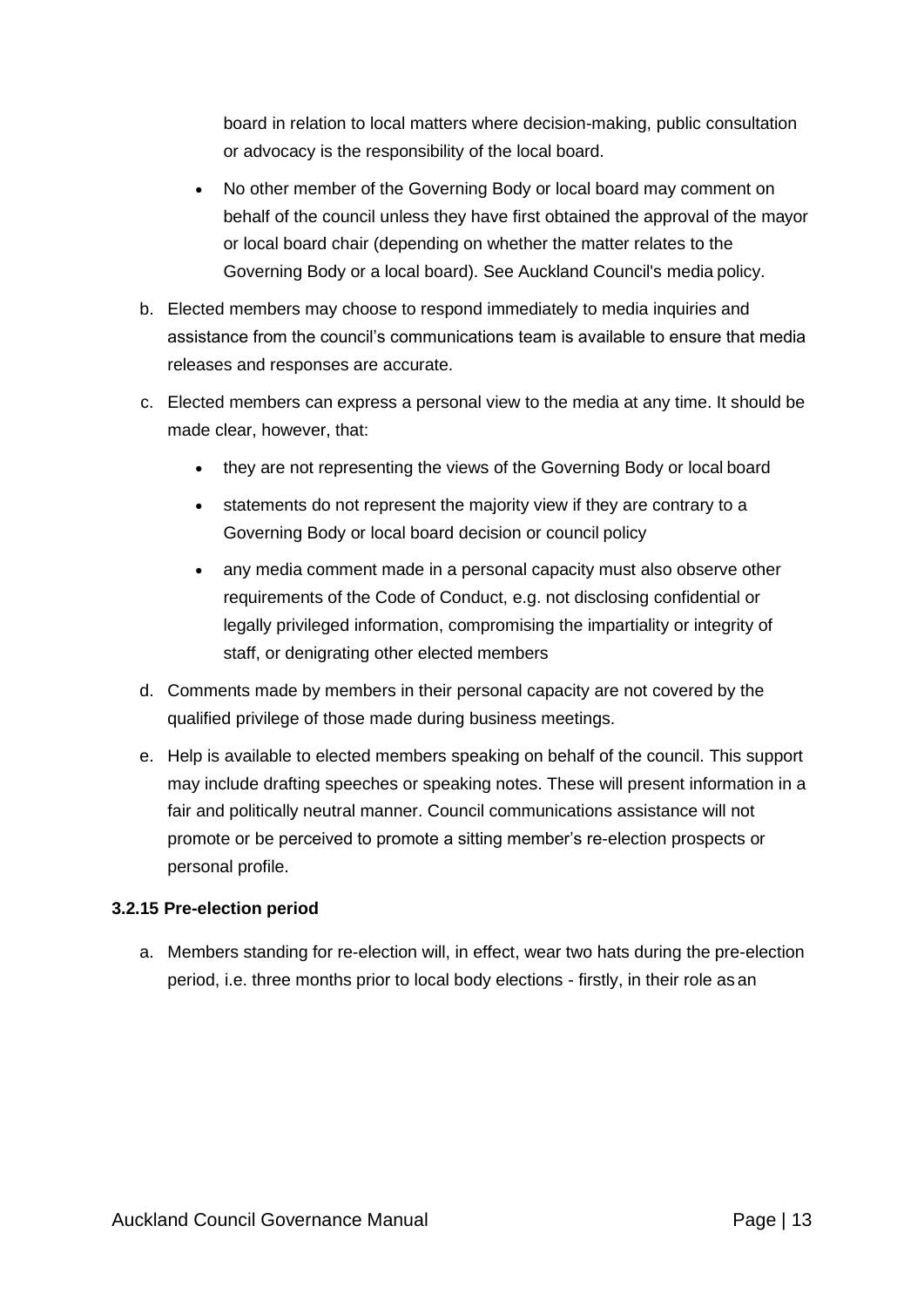elected member making decisions on behalf of their community and, secondly, their personal capacity as a candidate running for elected office.

b. Elected members must comply with the council's [Local Government Election Year](https://www.dia.govt.nz/Resource-material-Our-Policy-Advice-Areas-Local-Government-Policy) [Policy for Elected Members](https://www.dia.govt.nz/Resource-material-Our-Policy-Advice-Areas-Local-Government-Policy) [\[1\].](http://governance.aucklandcouncil.govt.nz/3-elected-members/footnotes/%233.2.15) This requires that elected members do not use council resources for electioneering and ensures that a clear distinction is drawn between their two roles. Further information can be found in [Section 16:](http://governance.aucklandcouncil.govt.nz/16-representation-and-reorganisation/) [Representation and](http://governance.aucklandcouncil.govt.nz/16-representation-and-reorganisation/) reorganisation.

## **3.3 [Resignations and](http://governance.aucklandcouncil.govt.nz/3-elected-members/resignations-and-vacancies/) vacancies**

#### **3.3.1 Resignations**

- a. Elected members are able to resign their office by notice in writing addressed and delivered to the chief executive. A resignation takes effect on the day on which it is delivered to the chief executive.
- b. If a member of the Governing Body or a local board resigns prior to the end of the term, an extraordinary vacancy arises. Section 117 of the [Local Electoral Act 2001](http://www.legislation.govt.nz/act/public/2001/0035/latest/whole.html) (LEA) sets out the options and process for filling the vacancy or allowing the vacancy to remain until the end of the term.

#### **3.3.2 Vacancy more than 12 months before the next triennial election**

- a. If a vacancy occurs more than 12 months before the next local government triennial election, it must be filled by an election (by-election) under section 117(1) of the [LEA.](http://www.legislation.govt.nz/act/public/2001/0035/latest/whole.html) For further information see [Section 17:](http://governance.aucklandcouncil.govt.nz/17-Elections/) Elections.
- b. The election must be held not later than 89 days after the date the electoral officer receives notice of the vacancy from the council's chief executive (section 120).
- c. If no-one is nominated for a by-election, the Governing Body or local board may (by resolution) fill the vacancy by appointment (section 117A).

#### **3.3.3 Vacancy within 12 months of the next triennial election**

- a. A vacancy can be filled by appointment or left vacant if it occurs within 12 months of the next local government triennial election [\[1\]. T](http://governance.aucklandcouncil.govt.nz/3-elected-members/footnotes/)he procedure is:
	- upon being made aware of the vacancy, the council's chief executive must immediately notify all remaining members of the Governing Body or local board concerned (section 117(2))
	- the Governing Body or local board must at its next ordinary meeting or, if that is not practical, at the subsequent ordinary meeting determine by resolution either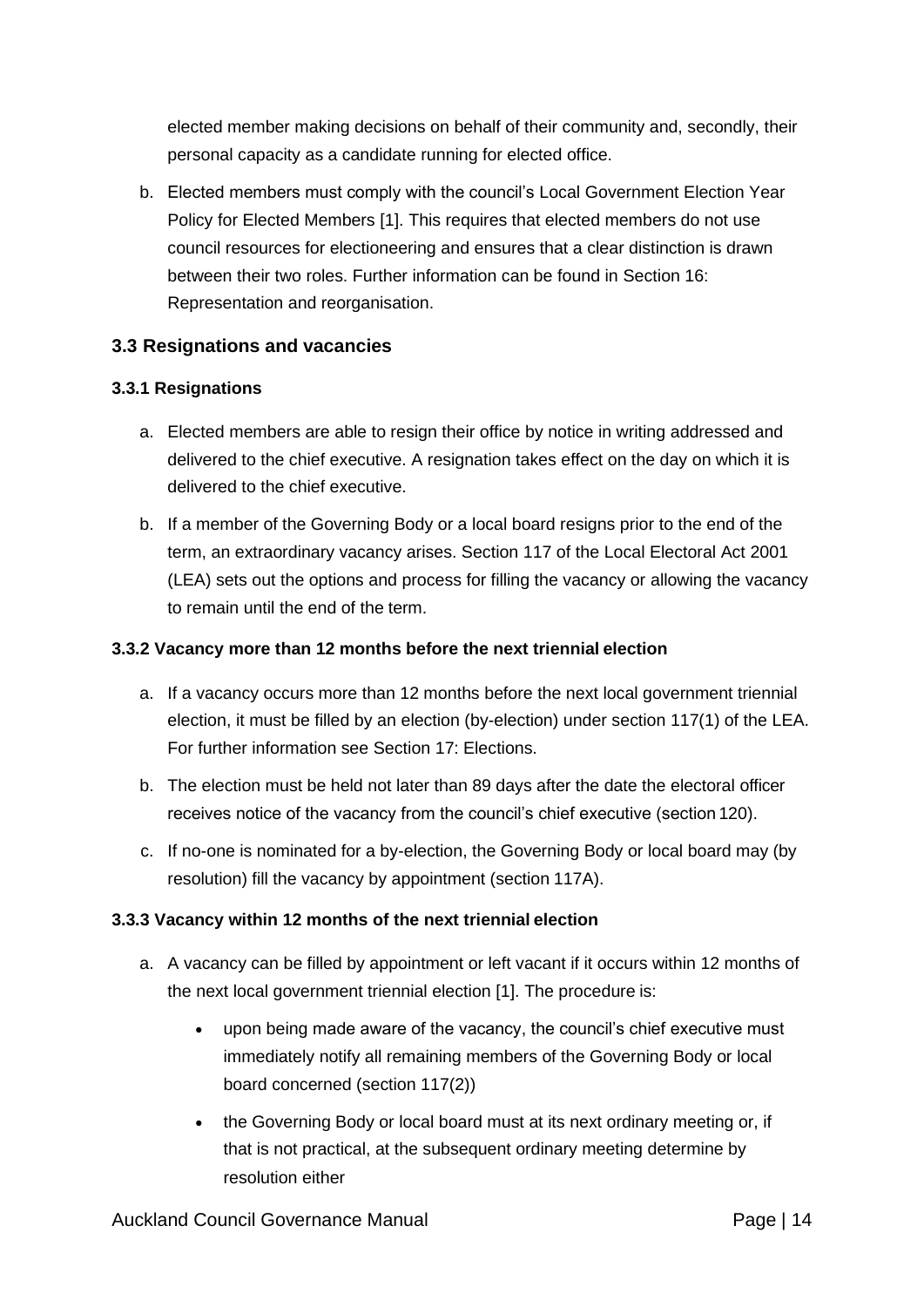i) that the vacancy will be filled by appointment by a person named in the resolution who is qualified to be elected as a member, or

ii) that the vacancy is not to be filled (section 117(3)).

- b. If the person named in a resolution is not available, the vacancy remains and the process begins again (section 117(4)).
- c. The Governing Body or local board must immediately give public notice of its decision if it resolves not to fill the vacancy (section 119).
- d. A vacancy in the office of mayor must be filled. See [Section 4: The Mayor of](http://governance.aucklandcouncil.govt.nz/4-the-mayor-of-auckland/) [Auckland f](http://governance.aucklandcouncil.govt.nz/4-the-mayor-of-auckland/)or further information.

#### **3.3.4 Appointment process**

- a. It is up to the Governing Body or local board to determine the process for selecting an appointee as there is no statutory process. This may include calling for expressions of interest, determining reasonable criteria for any person who wishes to be considered for appointment, selecting an interview panel (which may be the entire Governing Body or local board), interviewing candidates, and deliberating before making a decision.
- b. As there is limited time before a resolution must be made under section 117(3), the Governing Body or local board may need to hold an extraordinary meeting to determine whether it wishes to begin an appointment process and how it will select the candidate.
- c. However, it is equally open for the Governing Body or local board to simply decide to appoint the next highest polling candidate in the relevant ward or local board area, or to adopt any other reasonable process for selecting the appointee. Democracy Services, Local Board Services and Legal Services are available to assist the Governing Body or local board determine an appropriate process.
- d. The Governing Body or a local board must immediately give public notice of the resolution, and the appointment process or criteria if it fills a vacancy under section 117(3) or section 117A.
- e. The Governing Body or local board must confirm the appointment by resolution no later than 30 days after the date of this public notice. The appointed person is treated as having been elected to fill the vacancy on the date on which the resolution is made (section 118(2)).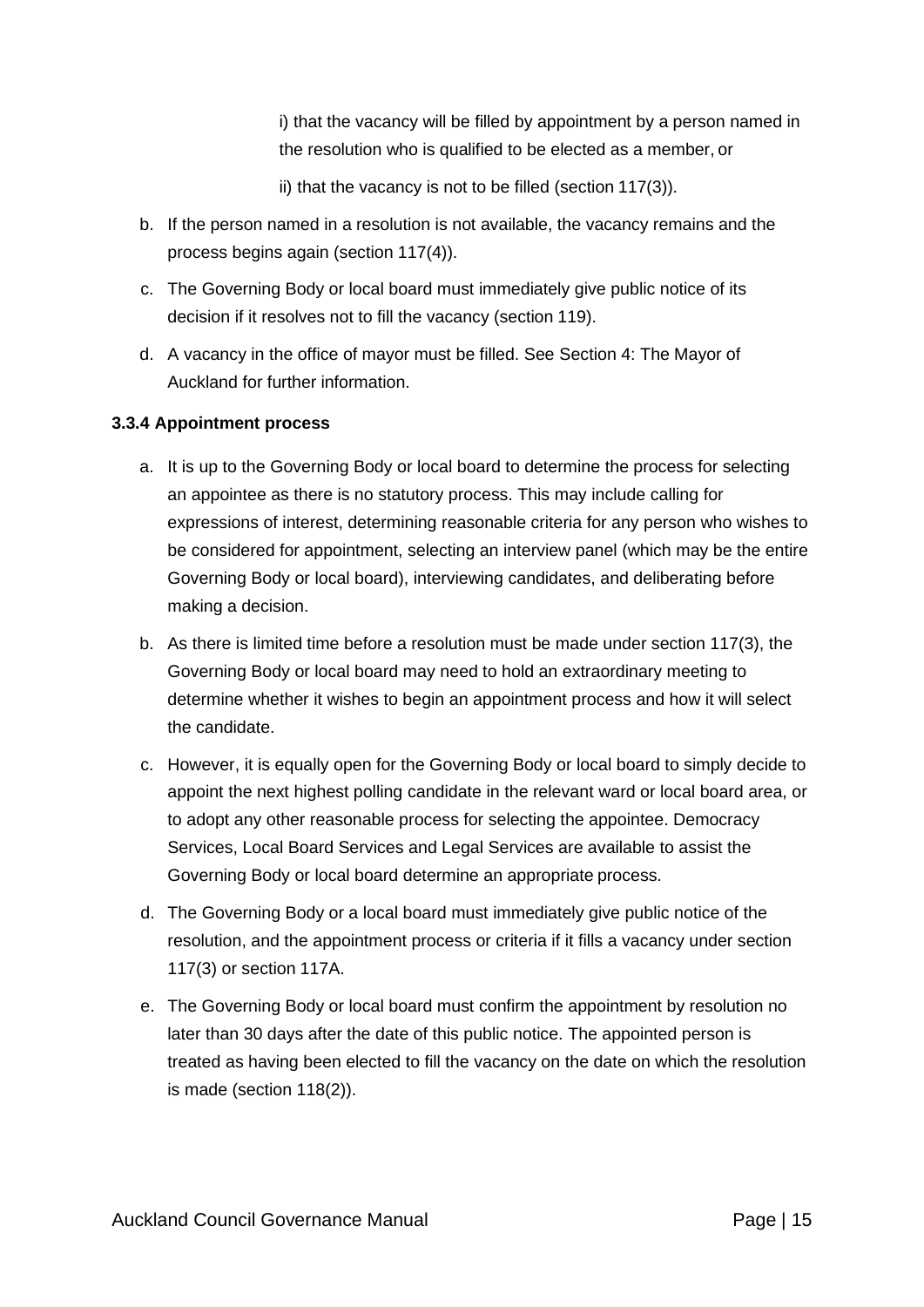## **3.4 [Personal liability, insurance and qualified](http://governance.aucklandcouncil.govt.nz/3-elected-members/personal-liability-insurance-and-qualified-privilege/) privilege**

#### **3.4.1 Personal liability**

#### **Indemnity of members**

- a. Members of Auckland Council (including local board members [\[1\] a](http://governance.aucklandcouncil.govt.nz/3-elected-members/footnotes/%233.4.1)nd appointees to council committees or other subordinate decision-making bodies) are indemnified by Auckland Council for the following [\[2\]:](http://governance.aucklandcouncil.govt.nz/3-elected-members/footnotes/%233.4.1)
	- costs and damages for any civil liability, as long as the member was acting in good faith and in pursuance of the responsibilities or powers of Auckland Council (or relevant committee or other subordinate decision-making body)
	- costs arising from any successfully defended criminal action relating to acts or omissions in his or her capacity as a member

#### **Personal liability for losses incurred**

- a. Elected members may be liable (jointly and separately) for the losses of Auckland Council where [\[3\]:](http://governance.aucklandcouncil.govt.nz/3-elected-members/footnotes/%233.4.1)
	- council money has been unlawfully spent
	- an asset has been unlawfully sold or otherwise disposed of by the council
	- a liability has been unlawfully incurred by the council
	- the council has intentionally or negligently failed to enforce the collection of money it is lawfully entitled to receive.
- b. Members are only liable for such losses if the Auditor-General issues a report on those losses to the Minister of Local Government [\[4\].](http://governance.aucklandcouncil.govt.nz/3-elected-members/footnotes/%233.4.1) The Auditor-General has not issued a report on losses incurred by a local authority since the [Local Government](http://www.legislation.govt.nz/act/public/2002/0084/latest/DLM170873.html) [Act w](http://www.legislation.govt.nz/act/public/2002/0084/latest/DLM170873.html)as enacted in 2002 (although the possibility has been considered) [\[5\].](http://governance.aucklandcouncil.govt.nz/3-elected-members/footnotes/%233.4.1)
- c. If the Auditor-General issues such a report and members do not pay the amount of the loss to the Crown or to Auckland Council within a reasonable time, the Crown may take proceedings against any or all of the members to recover the losses [\[6\].](http://governance.aucklandcouncil.govt.nz/3-elected-members/footnotes/%233.4.1) Any amount recovered by the Crown is payable to Auckland Council (less any costs of recovery incurred by the Crown) [\[7\].](http://governance.aucklandcouncil.govt.nz/3-elected-members/footnotes/%233.4.1)
- d. However, individual members are not liable if they prove the act (or failure to act) that resulted in the loss occurred [\[8\]:](http://governance.aucklandcouncil.govt.nz/3-elected-members/footnotes/%233.4.1)
	- without their knowledge
	- with their knowledge but against their protests made at or before the time when the loss occurred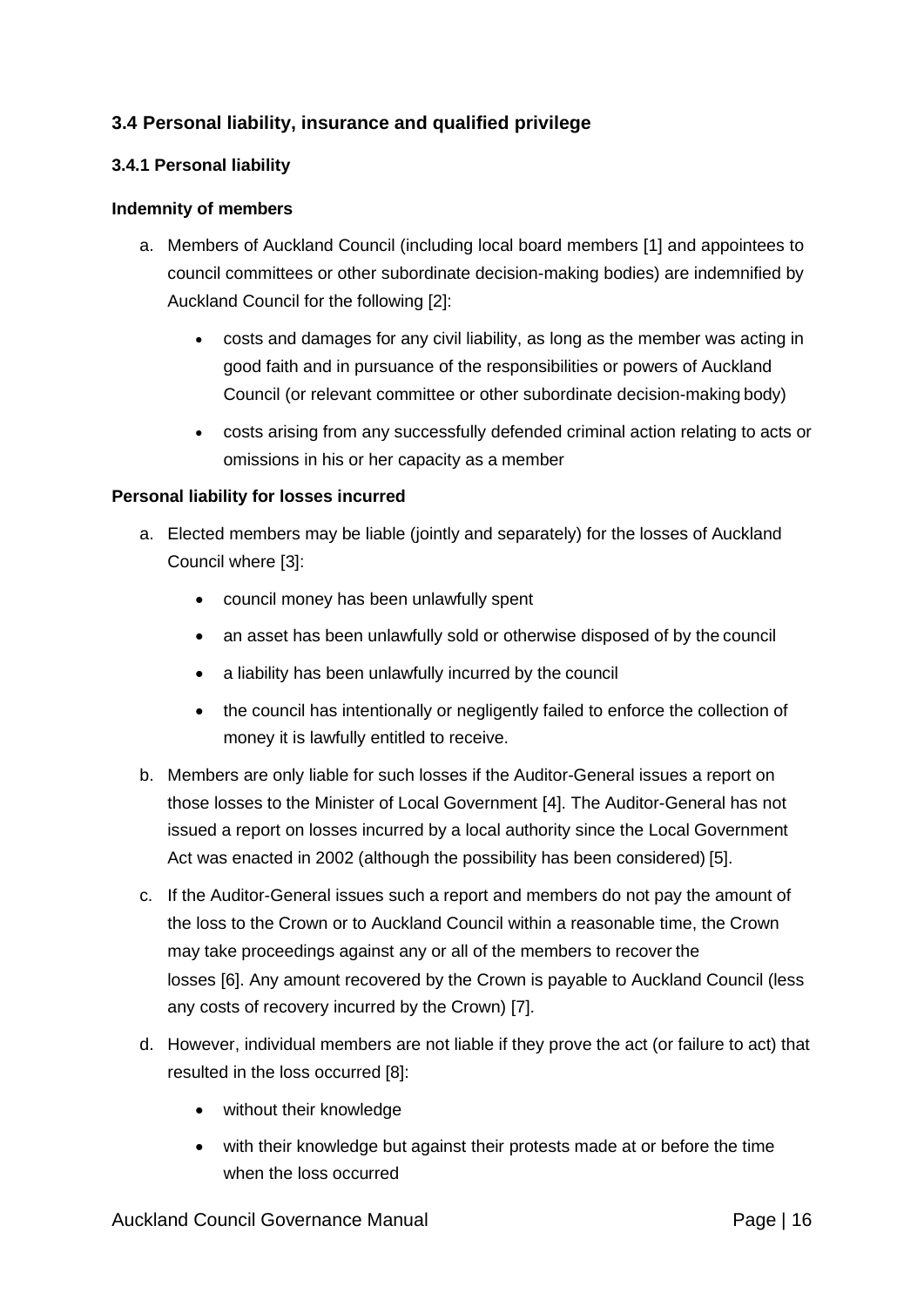- contrary to the manner in which they voted on the issue
- in circumstances where they acted in good faith and in reliance on reports, information, or professional or expert advice given by

i) an Auckland Council employee whom they reasonably believed was reliable and competent in relation to the matters concerned

ii) a professional adviser or expert in relation to matters that they reasonably believed to be within the person's professional or expert competence.

e. A local board member can be liable only in respect of a matter that is the responsibility of their local board [\[9\].](http://governance.aucklandcouncil.govt.nz/3-elected-members/footnotes/%233.4.1)

#### **Personal liability for costs**

- a. Members may also be liable to pay the costs and expenses of a proceeding commenced by the Attorney-General, where Auckland Council is held to have disposed of or dealt with property wrongfully or illegally, applied its property to an unlawful purpose, or permitted the reserves it manages to be used for unlawful purposes [\[10\].](http://governance.aucklandcouncil.govt.nz/3-elected-members/footnotes/%233.4.1)
- b. Such costs must be paid, by order of the court, by the members who, by voting or otherwise, agreed to the acts concerned [\[11\].](http://governance.aucklandcouncil.govt.nz/3-elected-members/footnotes/%233.4.1)
- c. A member will not be liable where they prove that, in doing the act concerned, they [\[12\]:](http://governance.aucklandcouncil.govt.nz/3-elected-members/footnotes/%233.4.1)
	- acted in good faith and in accordance with written legal advice from a lawyer acting for Auckland Council or
	- acted honestly and reasonably, and having regard to all the circumstances of the case, it would be fair for the member to be excused.

#### **3.4.2 Insurance**

- a. Elected members are included as an insured party under Auckland Council's various insurance policies. This means members are granted protection under the council's insurance cover when fulfilling their official roles.
- b. Some of the policies under which elected members are protected include:
	- Public liability insurance elected members are indemnified against claims by a third party arising from personal injury and/or property damage.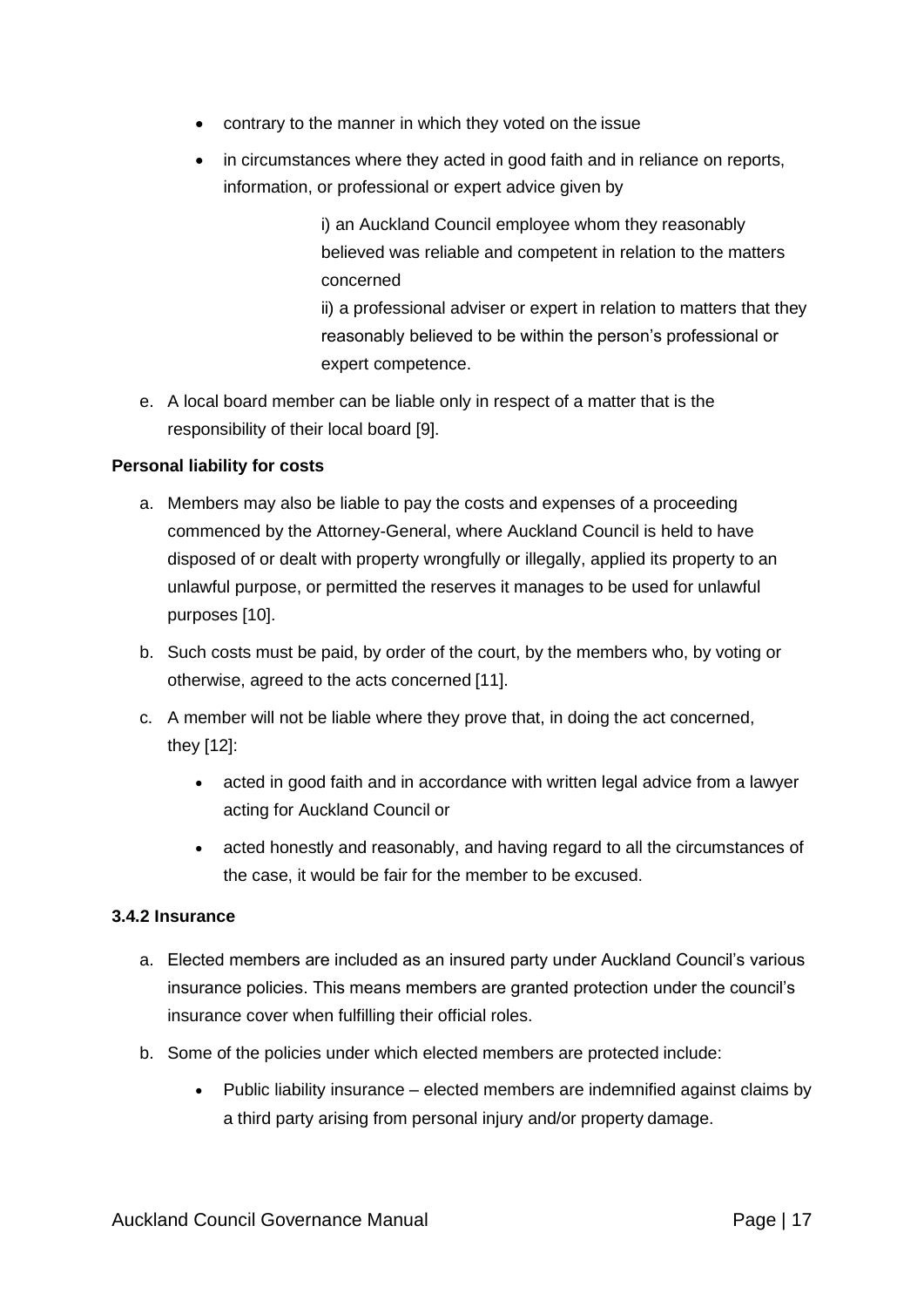- Professional indemnity insurance elected members are indemnified against claims for breach of professional duty (legal duty of care owed by the elected member) arising out of a negligent act, error or omission in respect of a number of activities. This includes local authority meetings, resolutions arising from local authority meetings and any matter upon which the elected member has a statutory duty or power to provide information, advice or approval or perform any duties and arising out of such information advice, approval or performance.
- Business travel insurance insurance cover in relation to overseas travel and travel within New Zealand involving more than a 50km radius (other than commuting).

## **3.4.3 Qualified privilege**

- a. Auckland Council meetings must generally be held in public [\[1\].](http://governance.aucklandcouncil.govt.nz/3-elected-members/footnotes/%233.4.3) Therefore, in order to allow free and frank discussion, oral statements and matters published in meeting agendas and minutes supplied to members of the public are covered by qualified privilege [\[2\].](http://governance.aucklandcouncil.govt.nz/3-elected-members/footnotes/%233.4.3)
- b. Qualified privilege is a legal defence to a claim of defamation. Qualified privilege allows certain people in a position of authority or trust to make statements or communicate or publish statements that would otherwise be considered defamatory.
- c. Statements made or matters published will only be protected from liability for defamation as long as they are made in accordance with the relevant standing orders and where [\[3\]:](http://governance.aucklandcouncil.govt.nz/3-elected-members/footnotes/%233.4.3)
	- The speaker is not predominately motivated by ill will.
	- The speaker is not otherwise taking improper advantage of the opportunity to have a matter published.

## **3.5 Removal from office**

- a. The mayor and councillors are voted in to office for a three-year term. They cannot be removed by Governing Body resolution, by the Local Government Commission, or by the Minister of Local Government [\[1\] \(](http://governance.aucklandcouncil.govt.nz/3-elected-members/footnotes/%233.5)or any other central government minister). However, the mayor or councillor will no longer hold office if they:
	- resign
	- die or become mentally incapable [\[2\]](http://governance.aucklandcouncil.govt.nz/3-elected-members/footnotes/%233.5)
	- are absent without leave from four consecutive meetings (other than extraordinary meetings)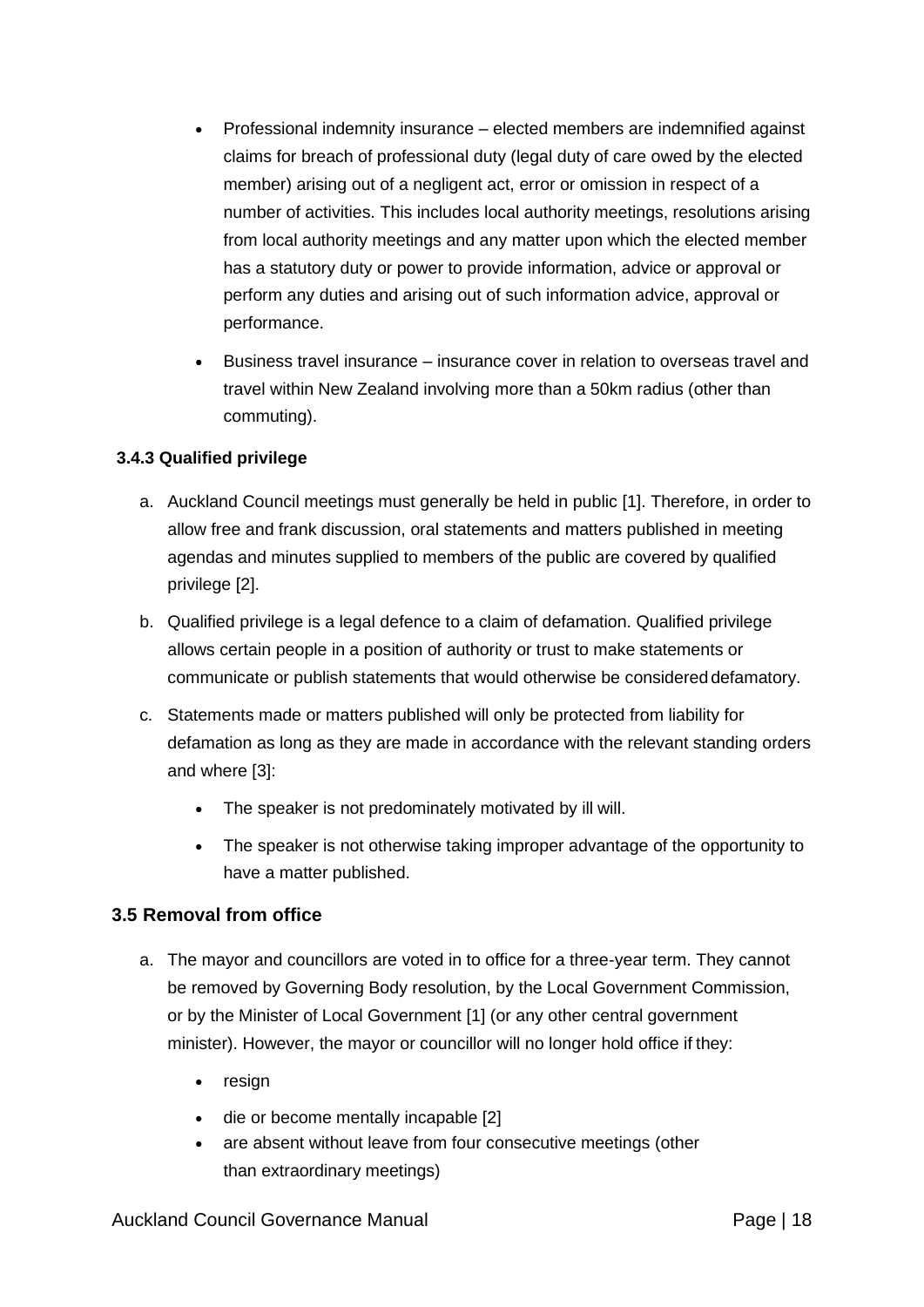are disqualified from office. This occurs if the member

i) is convicted of voting or taking part in a council decision in which they have a financial interest (if the member does not successfully appeal the decision)contracts with the council and the value of the contract(s) is more than \$25,000 in any one financial year ii)no longer qualifies as an elector (i.e. is no longer a New Zealand citizen or permanent resident)

iii) is convicted of an offence punishable by two years or more imprisonment [\[3\], \(](http://governance.aucklandcouncil.govt.nz/3-elected-members/footnotes/%233.5)the two year timing reflects a policy decision to make sure that individual minor offences do not disqualify a Governing Body member).

b. There will be a new election for a vacant position if a vacancy occurs more than 12 months before the next triennial general election [\[4\].](http://governance.aucklandcouncil.govt.nz/3-elected-members/footnotes/%233.5) This is referred to as a byelection. Depending on timing, there is the option that the role remains vacant, or a person is appointed without an election.

#### **3.6 Footnotes**

#### **3.2.2 Code of [Conduct](http://governance.aucklandcouncil.govt.nz/3-elected-members/conduct-roles-and-personal-interests/code-of-conduct/)**

[1] Schedule 7, clause 15.

[2] Schedule 7, clause 15(6).

[3] The Code does not apply to Independent Māori Statutory Board member appointees to committees (see the definition of "member" in the Local Government Act 2002 and the application section of the Code of Conduct). Some parts of the code (e.g. conflicts of interest and confidentiality) will apply to IMSB members through other means, for example, through standing orders.

- [4] Section 1 of the Code.
- [5] "Auckland Council Elected Members Code of Conduct Attachments –" is a separate document to the Code.
- [6] Section 3 of the Code.
- [7] Section 4 of the Code.

#### **[3.2.5](#page-5-0) Declaration [when taking](http://governance.aucklandcouncil.govt.nz/3-elected-members/conduct-roles-and-personal-interests/declaration-when-taking-office/) office**

[1] Local Government Act 2002 Schedule 7, Part 1, Clause 14.

#### **3.2.7 [Access to Confidential](http://governance.aucklandcouncil.govt.nz/3-elected-members/conduct-roles-and-personal-interests/access-to-confidential-information/) Information**

[1] Local Government Official Information and Meetings Act 1987

Auckland Council Governance Manual **Page 19** Page | 19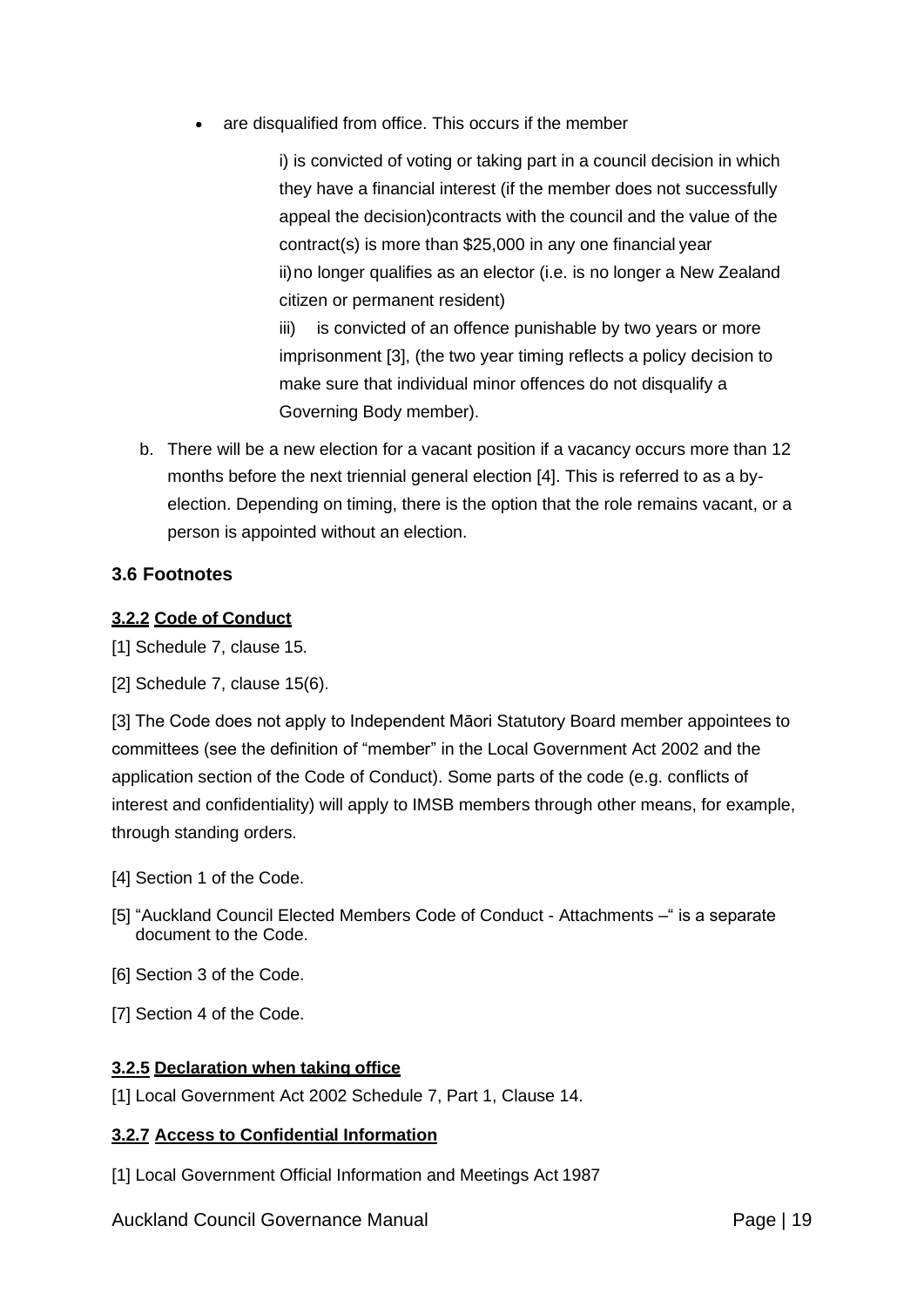[2] Elected Members Code of Conduct Section 7.6 Confidential Information

## **3.2.8 [Relationship with the chief executive and council](http://governance.aucklandcouncil.govt.nz/3-elected-members/conduct-roles-and-personal-interests/relationship-with-the-chief-executive-and-council-staff/) staff**

[1] Most of this section is from [http://www.oag.govt.nz/2012/local-govt/part6.htm.](http://www.oag.govt.nz/2012/local-govt/part6.htm)

[2] Unless a decision has been delegated to an individual elected member (or is otherwise set out in statute, e.g. the role of the mayor) elected members' power is exercised through their collective decisions at formal meetings.

## **3.2.9 [Relative Responsibilities of the chief](http://governance.aucklandcouncil.govt.nz/3-elected-members/conduct-roles-and-personal-interests/relative-responsibilities-of-the-chief-executive-and-elected-members/) executive**

[1] Local Government Act 2002, s 42(1), Sch 7 cls 33-35.

[2] Local Government Act 2002, s 42(2)(g).

[3] Local Government Act 2002, s 42(2)(a), 42(2A).

[4] Auditor-General's Inquiry into the Mangawhai Community Wastewater Scheme (Kaipara) (2013), para 25.20 and 25.22.

#### **3.2.10 [Gifts, fees, endorsements and outside](http://governance.aucklandcouncil.govt.nz/3-elected-members/conduct-roles-and-personal-interests/gifts-fees-endorsements-and-outside-activities/) activities**

[1] Local Government Act Schedule 7, Clause 14.

[2] Local Government Act 2002, Section 13(a)(1).

[3] See above sub-section on Register of Declarations.

#### **3.2.11 [Remuneration](http://governance.aucklandcouncil.govt.nz/3-elected-members/conduct-roles-and-personal-interests/remuneration/)**

[1] [http://remauthority.govt.nz/.](http://remauthority.govt.nz/)

[2] Local Government Act 2002, Schedule 7 Clause 6.

[3] Remuneration Authority Act 1977 Section 18. 18A and Local Government Act 2002, Schedule 7 Clause 7

[4] E.g. if elected members were to receive an allowance for attending part of a meeting, this could provide an unintended incentive to leave a meeting as soon as the attendance allowance had been earned.

[5] https://www.remauthority.govt.nz/assets/Uploads/REM/remuneration-setting-forlocal-authorities.pdf

#### **3.2.12 [Provision of offices, technology and support](http://governance.aucklandcouncil.govt.nz/3-elected-members/conduct-roles-and-personal-interests/provision-of-offices-technology-and-support-staff/) staff**

[1] See Attached file

#### **3.2.13 [Engaging with the](http://governance.aucklandcouncil.govt.nz/3-elected-members/conduct-roles-and-personal-interests/engaging-with-the-public/) Public**

[1] Code of Conduct section 7.3 Relationships with the community.

[2] Local Government (Auckland Council) Act 2009 Section 9.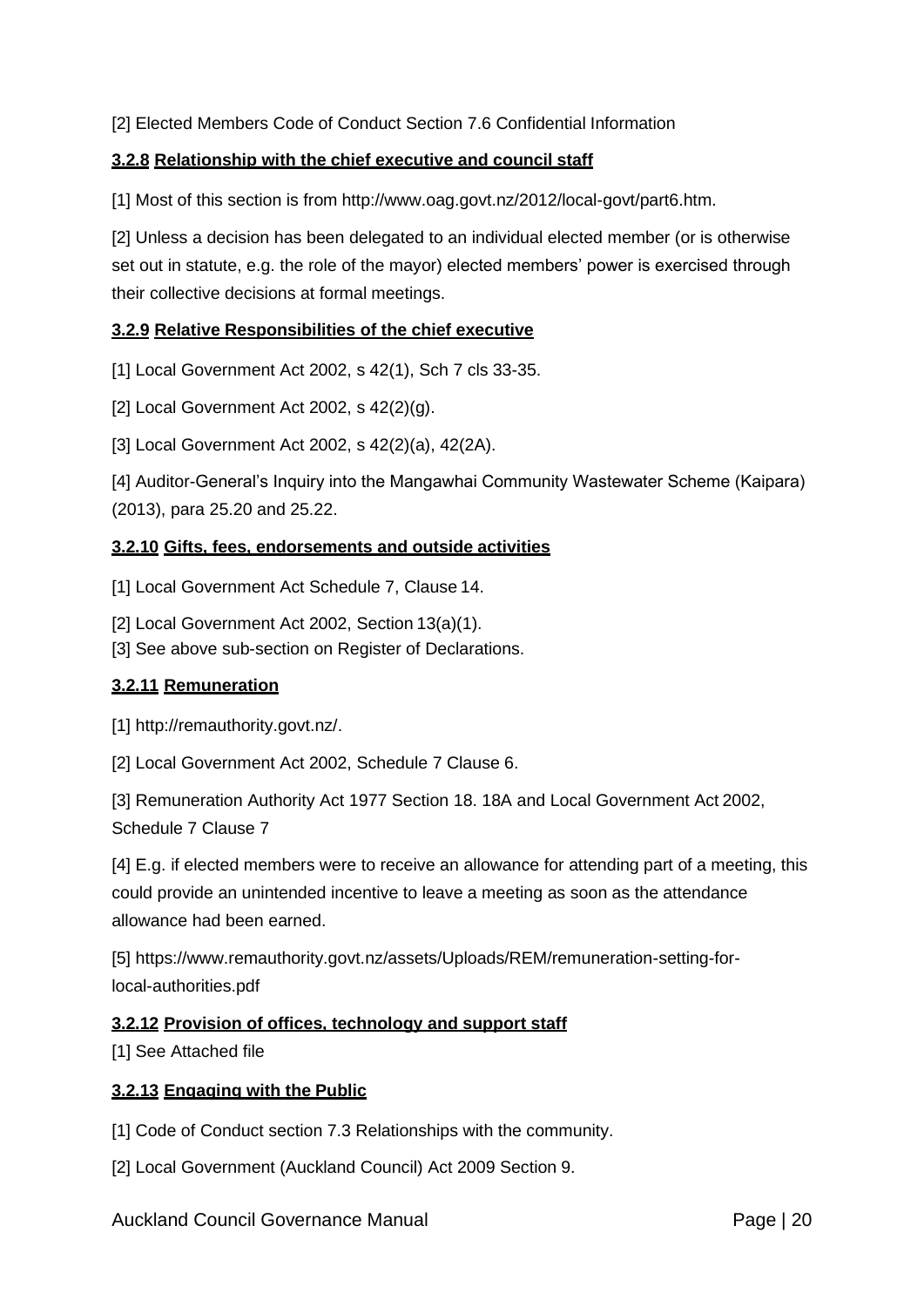[3] Ibid, sections 13 & 16.

## **3.2.14 [Pre-election](http://governance.aucklandcouncil.govt.nz/3-elected-members/conduct-roles-and-personal-interests/pre-election-period/) period**

[1] [https://www.dia.govt.nz/Resource-material-Our-Policy-Advice-Areas-Local-Government-](https://www.dia.govt.nz/Resource-material-Our-Policy-Advice-Areas-Local-Government-Policy)[Policy](https://www.dia.govt.nz/Resource-material-Our-Policy-Advice-Areas-Local-Government-Policy)

## **[3.4.1 Personal Liability](http://governance.aucklandcouncil.govt.nz/3-elected-members/personal-liability-insurance-and-qualified-privilege/personal-liability/)**

[1] Local Government Auckland Council Act 2009 s 11A(1).

- [2] Local Government Act 2002 s 43(1).
- [3] Local Government Act 2002 ss 44(1) and 46(1), LGACA09 s 11A(1).
- [4] Local Government Act 2002 ss 44 and 46(1).

[5] Auditor-General *Kaipara District Council: The Auditor-General's decision on requests to make a report under section 44 of the Local Government Act 2002* (19 August 2015) at 6.1.

- [6] Local Government Act 2002 s 46(2).
- [7] Local Government Act 2002 s 46(3).
- [8] Local Government Act 2002 s 46(4).
- [9] Local Government Auckland Council Act 2009 s 11A(2).
- [10] Local Government Act 2002 s 47(1).
- [11] Local Government Act 2002 s 47(2).
- [12] Local Government Act 2002 s 47(3).

#### **[3.4.3 Qualified privilege](http://governance.aucklandcouncil.govt.nz/3-elected-members/personal-liability-insurance-and-qualified-privilege/qualified-privilege/)**

[1] Local Government Official Information Meetings Act 1987 ss47.

[2] Local Government Official Information Meetings Act 1987 ss 52 and 53; StandingOrder 1.3.9 of the Standing Orders of the Governing Body; and Standing Order 3.16 of the Local Board Standing Orders.

[3] Local Government Official Information Meetings Act 1987 ss 52 and 53; Standing Order 1.3.9 of the Standing Orders of the Governing Body; and Standing Order 3.16 of the Local Board Standing Orders.

#### **[3.5 Removal from Office](http://governance.aucklandcouncil.govt.nz/3-elected-members/removal-from-office/)**

[1] The Minister of Local Government can decide to intervene in council matters including by appointing a commission for the Auckland region (to act in place of all the governing body

Auckland Council Governance Manual **Page 121** Page | 21